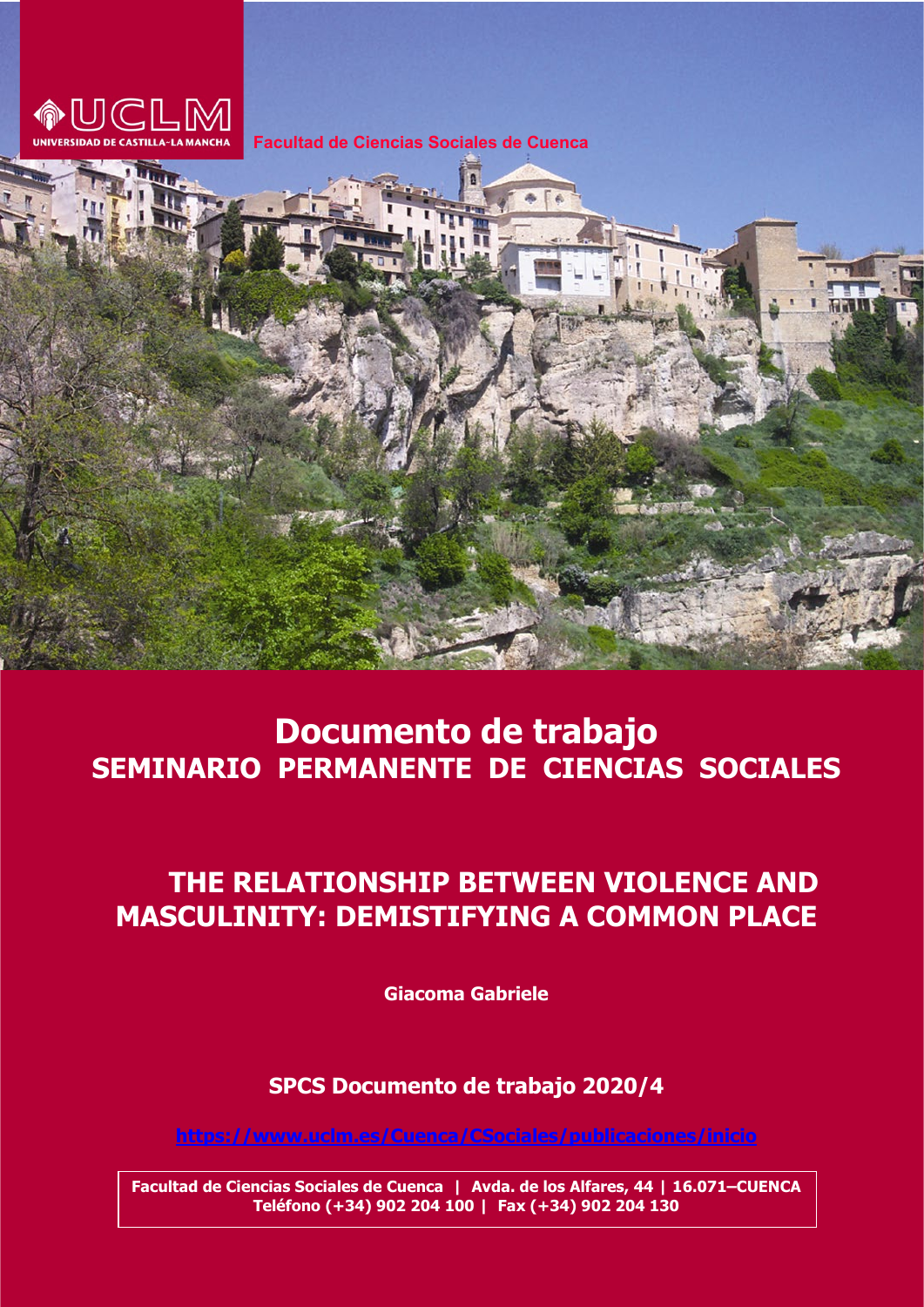© de los textos: sus autores.

© de la edición: Facultad de Ciencias Sociales de Cuenca.

Autor: Giacoma Gabriele giacoma.gabriel[e@alu.uclm.es](mailto:email@uclm.es)

Edita:

Facultad de Ciencias Sociales de Cuenca Seminario Permanente de Ciencias Sociales Codirectoras: Silvia Valmaña Ochaita María Cordente Rodríguez Pilar Domínguez Martínez Avda. de los Alfares, 44 16.071–CUENCA Teléfono (+34) 902 204 100 Fax (+34) 902 204 130 <http://www.uclm.es/CU/csociales/DocumentosTrabajo>

I.S.S.N.: 1887-3464 (ed. CD-ROM) 1988-1118 (ed. en línea)

Impreso en España – Printed in Spain.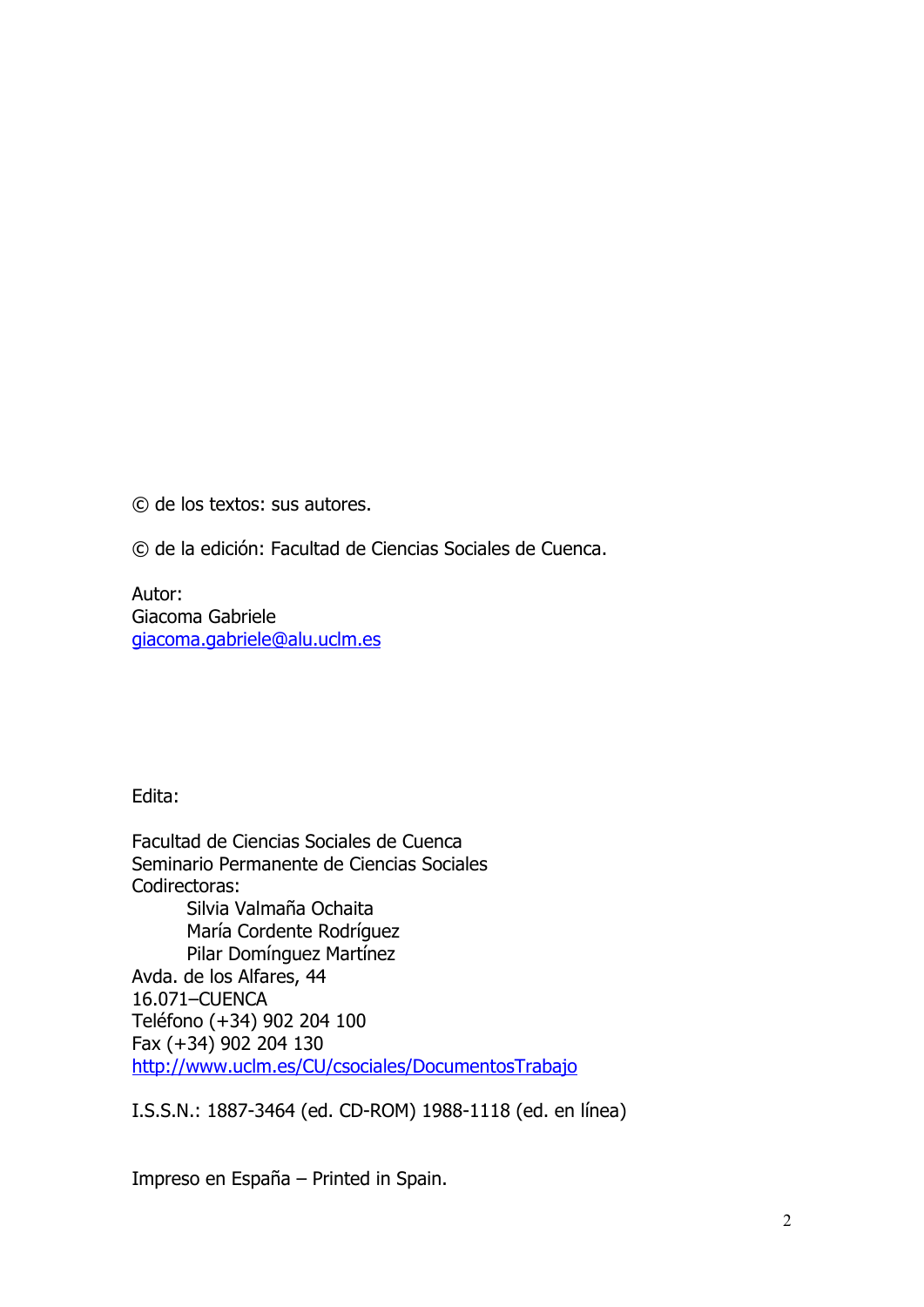# **THE RELATIONSHIP BETWEEN VIOLENCE AND MASCULINITY: DEMISTIFYING A COMMOL PLACE**

**Giacoma Gabriele[1](#page-2-0)**

*PhD, Universidad de Castilla-La Mancha*

## **RESUMEN**

El presente trabajo aborda la cuestión de la relación entre violencia y masculinidad, enmarcándola en el contexto de la violencia contra las mujeres. El objetivo es generar una duda razonable que permita desarticular la supuesta relación exclusiva entre violencia y masculinidad. La aptitud para actuar de modo violento es una característica de los seres humanos, tanto hombres como mujeres; sin embargo, la diferencia destacable radica en la diferente fuerza física que tienen unos y otras. La cultura y la sociedad han incentivado que los hombres recurran a la fuerza y, al mismo tiempo, han desalentado a las mujeres, con el resultado de que los primeros se han convertido en más temibles y las segundas en más indefensas. Estos condicionamientos han ayudado, en consecuencia, a crear estereotipos de género. En este contexto se puede explicar el origen de las relaciones desiguales de poder entre los sexos. El punto de partida del trabajo es el análisis conceptual de la violencia. A continuación, acudiendo al preámbulo del Convenio de Estambul, se profundiza en los rasgos constitutivos de la violencia contra las mujeres. El análisis requiere una aproximación multidisciplinar, particularmente desde las ciencias sociales, la historiografía y las teorías feministas. Los resultados del análisis se resumen en las conclusiones junto con propuestas para desactivar la violencia entre sexos.

**Palabras clave**: violencia, masculinidad, estereotipos de género, fuerza

**Indicadores JEL:** D63, J12, J71, K33, K38

<span id="page-2-0"></span> $1$  giacoma.gabriele@alu.uclm.es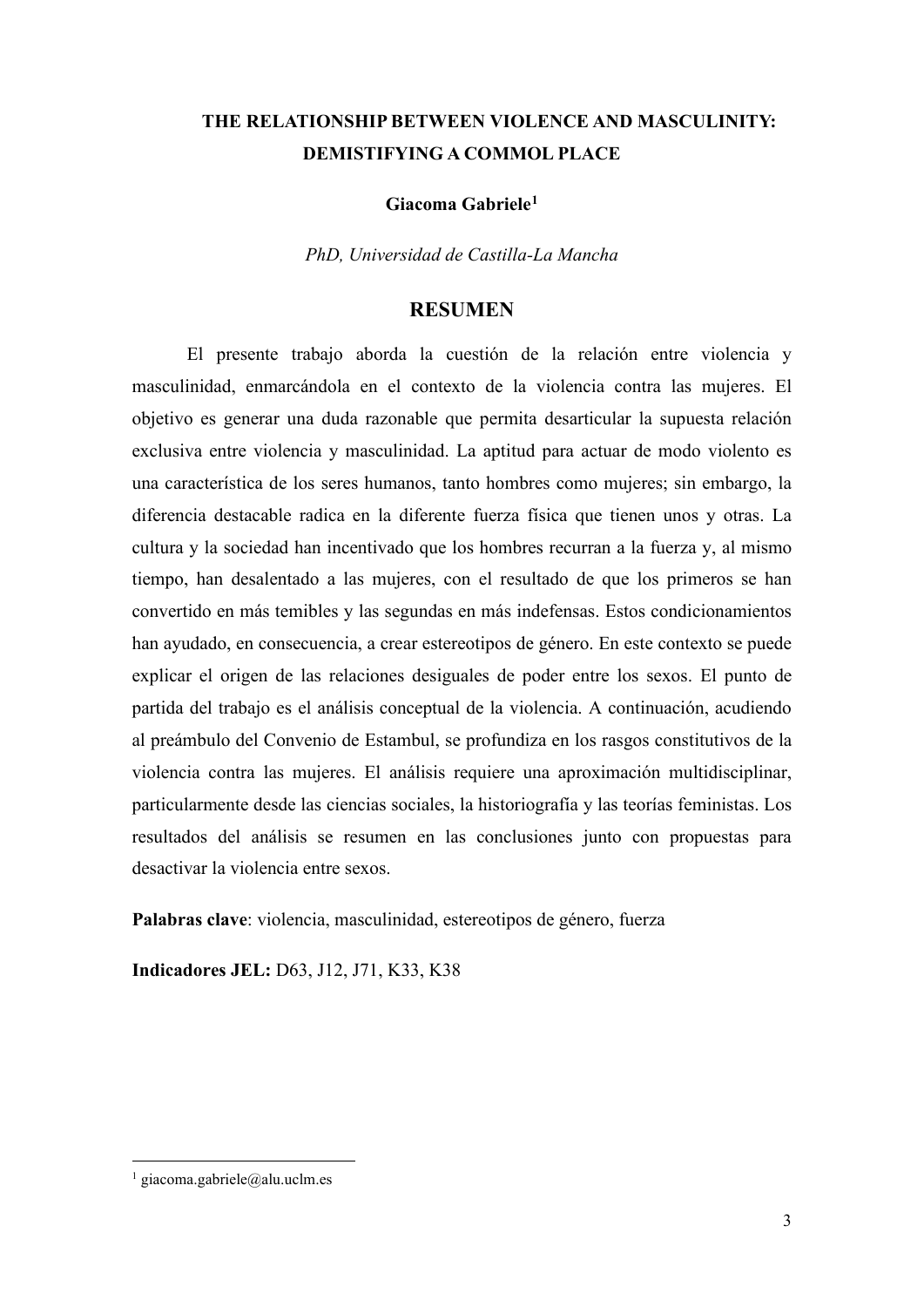#### **ABSTRACT**

This work addresses the issue of the relationship between violence and masculinity, framing it in the context of violence against women. The goal is to insinuate a reasonable doubt that leads to disarticulate the alleged exclusive relationship between violence and masculinity. The ability to act violently is a constitutive feature of human beings, both male and female, however, a notable difference lies in the different physical force they have. Culture and society have encouraged men to resort to force, and at the same time have discouraged women, with the result that the former have become more fearsome, the latter more defenseless. Such conditioning has therefore helped to create gender stereotypes. In this context one could explain the origin of the unequal power relations between the sexes. The starting point has been the conceptual analysis of violence. Then passing through the preamble of the Istanbul Convention, the constitutive traits of violence against women have been deepened. The insight required a multidisciplinary approach, with particular recourse to social sciences, historiography and feminist theories. The results were resumed in the conclusions along with proposals to defuse violence between sexes.

**Key words**: violence, masculinity, gender stereotypes, force

**JEL codes**: D63, J12, J71, K33, K38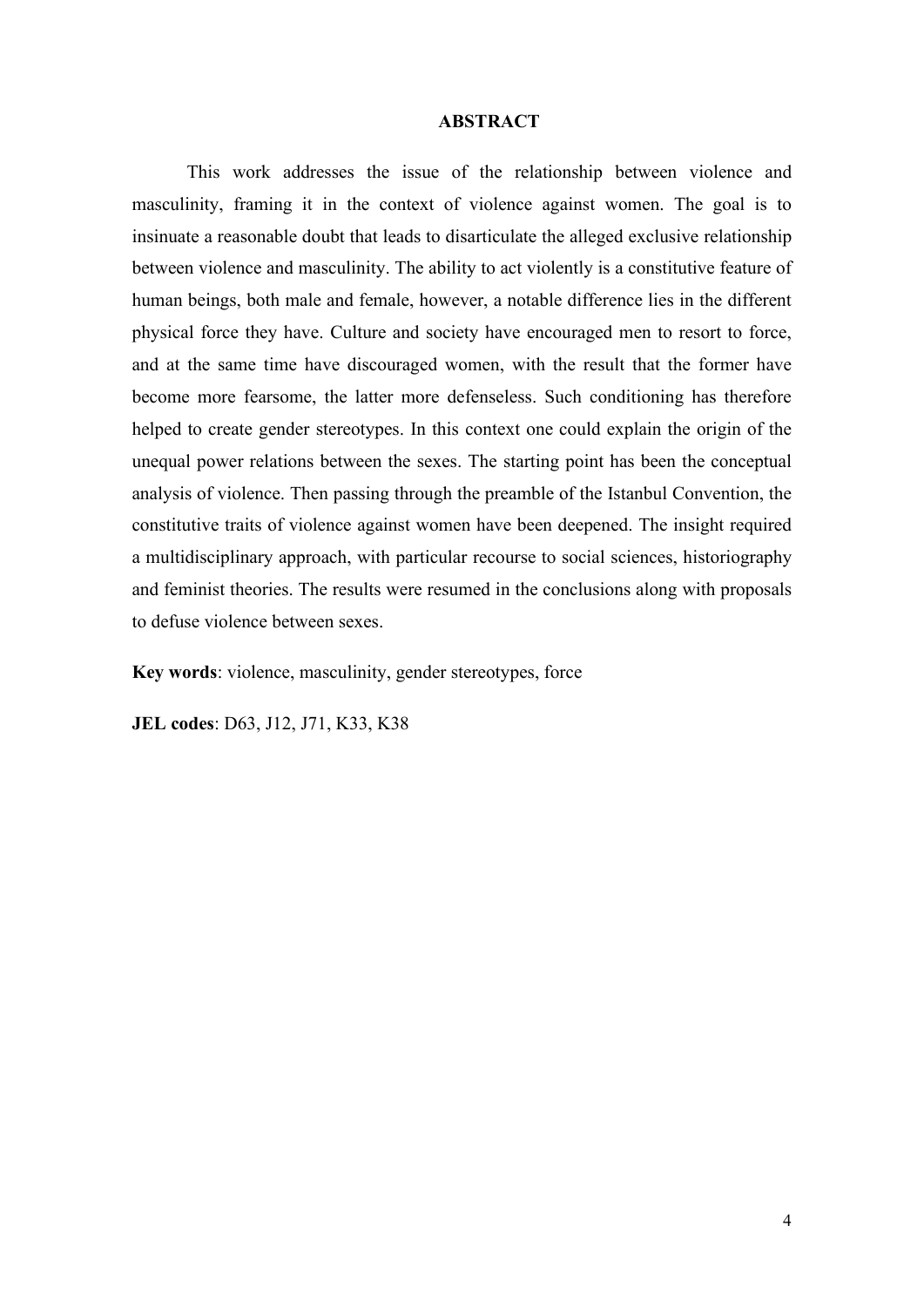## **1. INTRODUCTION**

This work aims to deepen the relationship between violence and masculinity by placing the analysis within the broader problem of violence against women. The aim is to understand whether violence is a natural trait, i.e. a part of the life process, or a social construct, i.e. a learned behavior, whether it concerns only men or also women. The answer to these questions could lead to diametrically opposed solutions to gender-based violence.

# **2. THE EVOLUTION OF MALE VIOLENCE AGAINST WOMEN. A CONCEPTUAL POINT OF VIEW**

In international law the expression "violence against women" doesn't identify a specific crime, it must be interpreted as a social-legal definition, a container that includes within it a plurality of conducts (De Vido, 2016, p.25), some of which can be configured as crimes others are not, although similarly deplorable, such as the gender pay gap.

Regarding the characteristics, the nature, the constitutive features, so much has been said and written; the public debates and the official texts of International Institutions and agencies have not been spared; but despite the remedies and measures adopted, the phenomenon has not stopped. Violence against women has distinctive features that make its eradication complicated; it is multifaceted and can manifest itself in different aspects and for this reason it is identified with many terms. The law and the news tell us that violence can be physical, psychological, sexual or economic, but looking in more detail, within the macro-areas that we have listed, we can identify a large number of harmful behaviors such as sexual harassment, persecutory acts, forced marriages, which involve both adult women and girls, often victims of genital mutilation and harmful traditional practices. Some harmful behaviors mainly concern the typically female reproductive function, such as forced or sex-selective abortions, forced pregnancies, denied contraception, imposed sterilizations. Women can be forced into sexual slavery for the purpose of prostitution or trafficking; moreover they are more exposed during armed or latent conflicts to war and/or ethnic rape (Zupi, 2013, pp.2-3).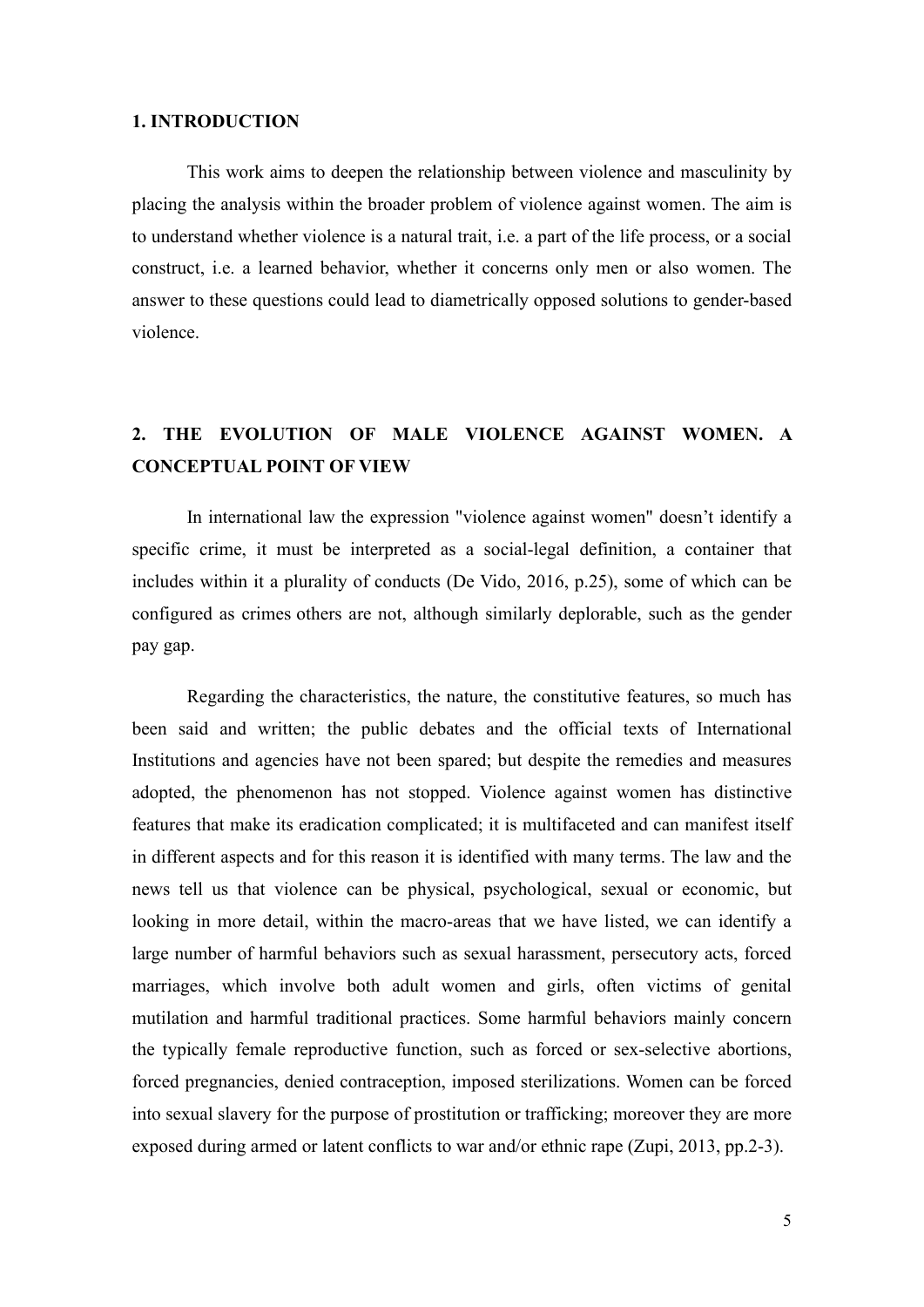Violence is a singular word with a plural meaning. In the philosophical field, there are numerous theoretical dissertations on the meaning to be attributed to the word violence and which once again attribute to it the connotation of plurality. Carlo Cappa, in his essay on violence (2013) well explained that the structural ambiguity of the term violence is already evident from the etymology of the word itself whose root has a double meaning; on one hand it indicates strength understood positively as command, conduction, capacity to resolve uncertain situations and on the other hand it indicates with a negative meaning what oppresses, destroys, excess and disproportion. The aforementioned ambiguity has led to the elaboration of numerous theories; in fact, there are different interpretations attributed to the word violence, from which the ambiguities of meaning that the term has taken on, in addition to the numerous conceptual categories elaborated.

We can speak of violence in many and different ways; the discourse can concern its dimension, the forms it takes, the places where it occurs. In this sense it is useful to use the triangular model proposed by Norwegian researcher Johan Galtung (2003), an expert in peace-building, conflict resolution and non-violence studies who conceptualized and related to each other three types of violence, which in turn represent the three elements that interact in situations of conflict: direct violence, cultural violence and structural violence. Direct violence is linked to behaviour, i.e. to action, it can be physical or psychological, it manifests itself in an immediate and evident way and for this reason it is easier to identify. Cultural violence is linked to attitudes that are an expression of socialization and education, reflects the cultural context of belonging and is therefore the most difficult to eradicate; it has a symbolic power, persists over time and characterizes every aspect of human life, such as religion, ideology, language, art, ecc. its function is to legitimize other types of violence. Structural violence is of a macro-social type, it is generated by a system of oppression in which the objectives are in contradiction with each other, therefore it cannot be traced back to a single person or a group. According to Galtung, violence is an avoidable insult to the four basic human needs that are survival, well-being, identity and representation, freedom; it reduces their satisfaction below what is potentially possible.

The interesting analysis conducted by Carmen Magallón (2005, p.36) leads her to carry out a transposition of Galtung's triangular model, superimposing it on the system of domination and subordination suffered by women. She identifies and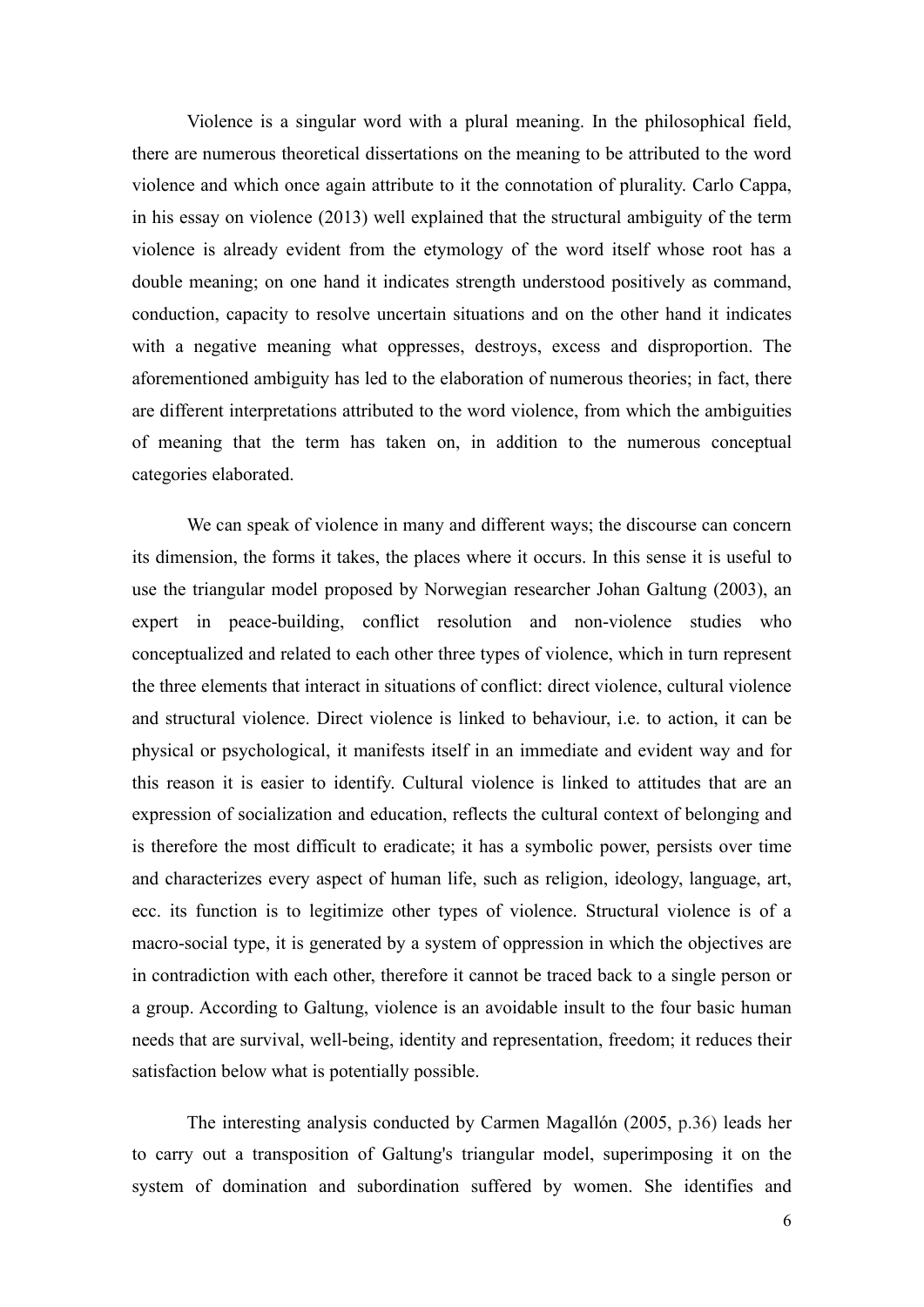recognizes the materialization of the three types of violence conceptualized by Galtung in events that go against the basic needs of women: the symbolic devaluation of women (cultural violence) which produced a state of institutional subordination and exclusion (structural violence) and the marginalization and lack of power which favored their conversion into an object of physical abuse (direct violence) (2005, p.37).

A relevant contribution is provided by the French sociologist Pierre Bourdieu (2020, pp.7-8) who developed the concept of symbolic violence. It is a violence that he defines as sweet, insensitive, invisible in the eyes of the victims, which is exercised through the symbolic level of communication, of knowledge (which he specifies as misknowledge) of recognition and gratitude, even through feeling. The effect of this violence is the submissiveness that represents the product of male domination, that perpetuate itself quite easily within the established order, to the point that even the most intolerable conditions of existence are often acceptable and even natural. The author, who identifies a paradox within social relationships, recognizes the need to dismantle the processes that transform history in nature and the cultural arbitrariness into something natural. Pierre Bourdieu writes:

*Questo rapporto sociale straordinariamente ordinario offre così un'occasione privilegiata per cogliere la logica del dominio esercitato in nome di un principio simbolico conosciuto e riconosciuto dal dominante come dal dominato – una lingua (o una pronuncia), uno stile di vita (o un modo di pensare, di parlare e agire)* (Boudieu*,*2020, p.8).

The author highlights the existence of a society wholly organized according to an androcentric principle based on the division of the sexes, in which biological appearances produces concrete effects in bodies and brains, transforming social constructions – product of the socialization of biological and biologization of the social - in the natural foundation of the aforementioned division (2020, pp.9-10) recognizes that the relations of domination between the sexes find their maximum expression in the domestic domain, but believes that the analysis must focus on the places where the culture of male domination is perpetuated, which do not correspond to the private sphere as part of feminist thought he focused on, but to the public sphere such as institutions or schools (2020, pp.10-11).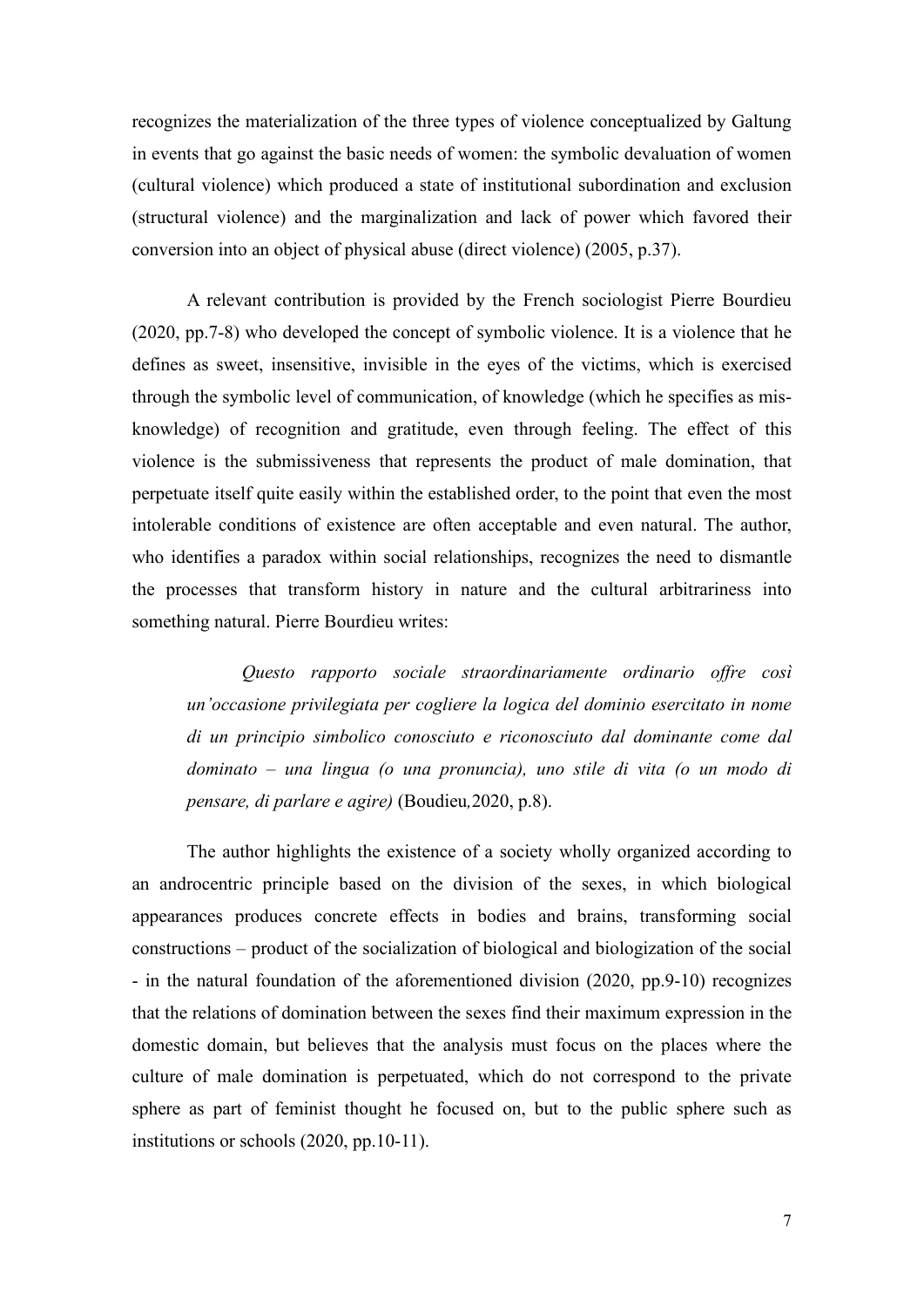As can be seen, symbolic violence is subtle because it acts against women indirectly, through the imposition of a certain vision of the established order which is an expression of androcentric domination, as well as of the social roles and cognitive categories that characterize it. Social conditioning and internalization are the processes through which women themselves become parts of the male domination mechanism, which reproduces and consolidates itself, as well as the structural and systemic nature of violence, expressing the different power relationships that exist between men and women. In this sense, violence is not only invisible, but also normal.

Violence against women is a constant presence in every environment and aspect of social life and this is a fact that has to do both with the (large) dimensions of the phenomenon and with the (numerous) forms that it assumes. This impact on the large number of women who can be affected. This awareness contributed to María José Añón Roig and Victor Merino's elaboration of the concept of holistic violence (2019, pp.67- 95). They argue that violence against women is the most glaring manifestation of systemic and widespread discrimination and inequality that women and girls around the world continue to suffer. In their analysis, the concept of gender-based violence that is included in the Spanish Organic Act 1/2004 needs to be modified in an expansive sense, at least corresponding to that assumed by international and regional standards, with particular reference to international law on human rights; these are sources in which the concept of violence includes broader definitions than the Spanish Act. The conceptual proposal of the two authors lends itself to being considered holistic, comprehensive and universal. Holistic means that it must be understood as an integrator of perspectives on the concept of violence, on the causes and consequences of the phenomenon and which allows to expand the different types and levels from which to respond to violence; in this way, it could be possible to intervene more effectively in favor of all victims to obtain prevention, protection, support and prosecution of the perpetrators, as well as care in the various areas: social, education, health, work, etc. Comprehensive means that it takes into account all the forms that violence takes or can take. Finally, universal is suggested in the sense that the system of domination originating violence against women is not dependent on political, economic and cultural "systems (Añón Roig, [Merino-Sancho,](https://dialnet.unirioja.es/servlet/autor?codigo=3480641) 2019, pp.68-70).

Therefore violence does not manifest itself exclusively with the exercise of physical force, as it can also be verbal, psychological or economic, as widely indicated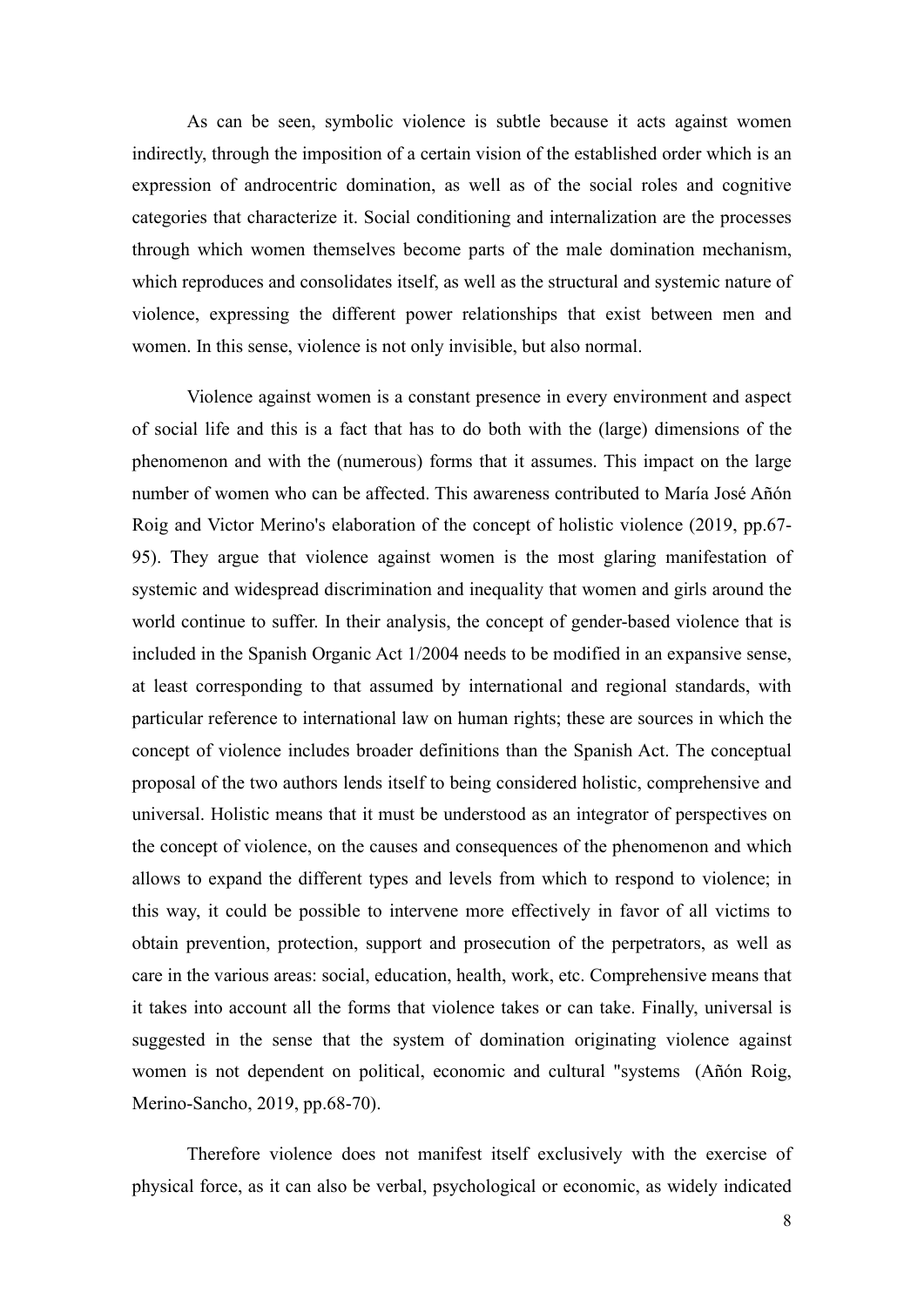by the most recent international and regional legislation. It can affect women in various environments, both in the public and private spheres, the workplace, public places where strangers can certainly act, even if the prevalent sphere of this phenomenon remains the family, domestic violence in fact, represents a large slice of this problem. International instruments have recently identified a fourth area in the transnational and digital sphere that represents a threat to women of a global type. This violence occurs outside the traditional boundaries of a state and is insidious because it acts with relatively new systems, which however lead to ancient consequences, such as the trafficking of human beings for prostitution purposes or the exploitation of displaced women and refugees.

The concept of male violence against women has undergone an evolution over time, that has gone hand in hand with the descriptive dimension reported in the legal cases that have alternated in the penal codes. The analysis of this progressive development shows that over time male violence against women has been perceived differently, both by politics and by society. In this sense, there is a gradual transition from a dimension of tolerance, acceptance and devaluation towards it by the social community, typical of the past, to a dimension of intolerance, rejection and contempt that characterizes the most recent era. As a demonstration of what has been said, we can observe, for example, the evolution of the concept of sexual violence within the legislative texts, where we start from the eighteenth-century case of "rape", to move on to "carnal violence and acts of violent libido", to "sexual violence", to "male violence against women" to "gender violence" that characterizes the present day. For example, in the nineteenth century a significant prevalence was attributed to male violence in the sexual sphere, with particular reference to violent penetration, in today's society, on the other hand, sexuality is only a part of a wider series of violations based on inequalities between men and women.

These conceptual shifts are a reflection of the changing historical and cultural context: in the past, sexual activity had the sole purpose of procreation within the marriage relationship, it was certainly not an expression of individual freedom and all relationships consumed outside marriage were illegal. State, as a bearer of public interests, invoked the task of controlling also the sexual activity of the citizen (Di Pinto, 2014, p.1). It is interesting to note that in the Italian Penal Code of 1889 - commonly called the Zanardelli Code by the then Minister of Grace and Justice – carnal violence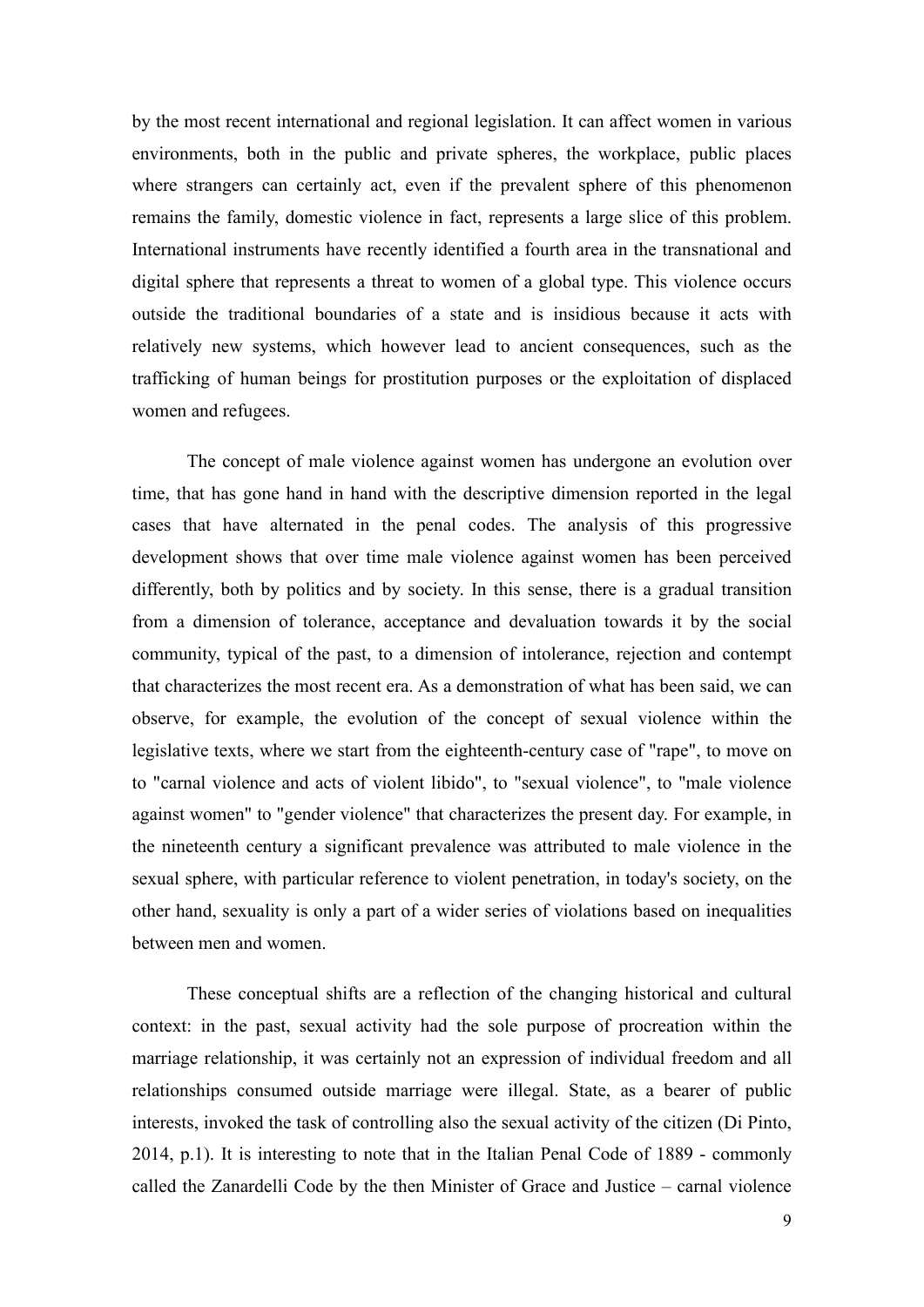and acts of lust were placed among the crimes against morality and the order of families. The offense was not considered to be against women, but a public interest. Thanks to feminist movements, the sexual sphere was recognized as part of personal identity. The struggles waged in the seventies for the conquest of exclusive control of one's own sexual sphere are well known which becomes synonymous with women's self-determination, recognizing that the motive for patriarchy was precisely the control of female bodies and reproductive capacity (Feci, Schettini, 2018, pos. 181). In such perspective, rape represents the highest point of male oppression against women. In the nineties sexual violence was recognized as a crime against the person and no longer against morality.

### **3. VIOLENCE: NATURAL NECESSITY OR SOCIAL CONSTRUCT?**

The conceptual analysis on male violence against women requires a recall to the Istanbul Convention, in whose preamble there is the following statement:

*Recognizing that violence against women is a manifestation of historically unequal power relations between women and men, which have led to domination over, and discrimination against, women by men and to the prevention of the full advancement of women(§9).*

Preliminarily it can be observed that what has been mentioned in the preamble is not original, since it substantially takes up the same concepts and the same premises of the preamble of the *Declaration on the Elimination of Violence against Women*, adopted by the UN General Assembly in 1993, outlining a sort of continuity of the contrasting action. In fact, as evidenced by the *Explanatory Report to the Council of Europe Convention on preventing and combating violence against women and domestic violence*, the Convention also arises from the need to have harmonized legal rules that guarantee all the victims of Europe the same level of protection and support (§ 14). The above paragraph is of crucial importance because it provides the opportunity to analyze some fundamental concepts contained therein and found in the term "inequal power relations" and in the adverb "historically". An in-depth study of these passages can help to shed a light on the nature and constitutive features of male violence against women.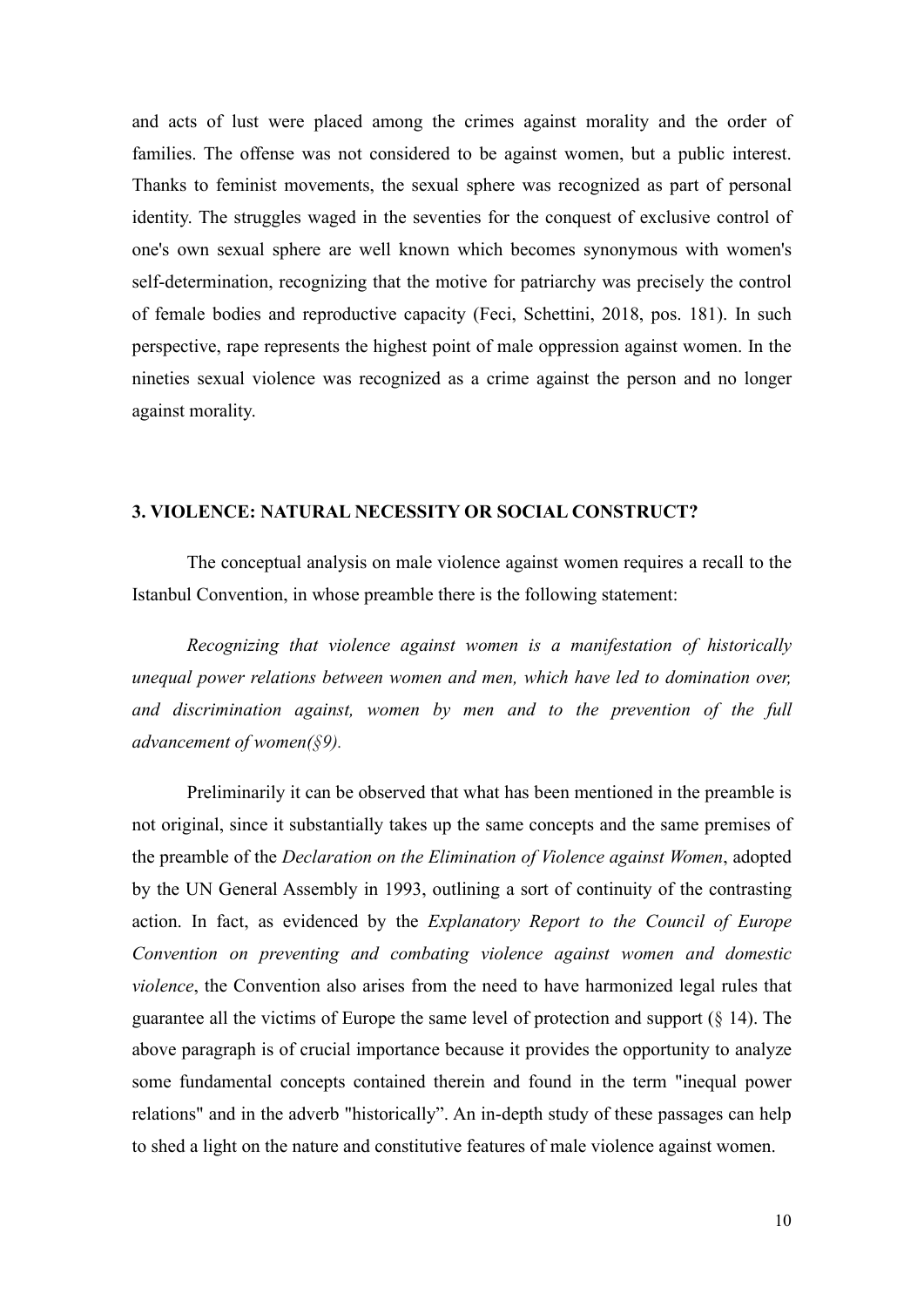What we intend to understand is if violence is a purely male trait, if it is a learned behavior or an anthropological characteristic and in the latter case if it is a natural fact.

The "inequal power relations" represent the *humus* on which the male domination has been able to assert itself and reproduce itself infinitely, in time and space, at different intensities, generating the inferiorization of the woman trapped in a dimension of subordination and oppression in which we can recognize the structural nature of violence. Structural violence presents the character of pervasiveness, being a phenomenon that reappears perfectly modeled on the time that advances, nestles in the structures of society, camouflaging itself and disappearing in the common perception of absolute normality. It adapts to the identity evolution of women and men and extends both in the public and private spheres, without distinctions of social classes and for this reason violence against women is defined as transversal. It is an expression of an unequal social order in which attitudes and behaviors are reproduced that have acted and interacted in every environment, that is why we prefer to speak here of a "system of unequal power relations", since it is a matter of multiple conducts that are intimately connected.

The use of the adverb *historically* is a key point: it indicates that the *system of unequal power relationships* has its roots in the past, has replicated over time, creating stereotypes - that is social models - commonly accepted and automatically recognized. There were two main consequences of this state of art: on one hand these attitudes and behaviors became chronic, on the other, the social community began to perceive them as "normal", "natural", giving them a sort of social legitimacy.

The concept of normality associated with violence is particularly insidious because it camouflages the problem and transforms it into a condition that is not capable of arousing repulsion, annoyance, intervention; on the contrary, it guarantees the static nature of the system, the impunity of the guilty, the submission of the victims and the repetition of discriminatory practices, *sine die.* About the concept of normality, Carmen Magallón Portolés (2005, pp.33-34) explains very clearly that one of the most pernicious aspects of violence is its invisibility which is due to being considered normal within a culture. She points out that the word "normal" can be applied because of the statistical breadth of a certain phenomenon, but the normality that makes violence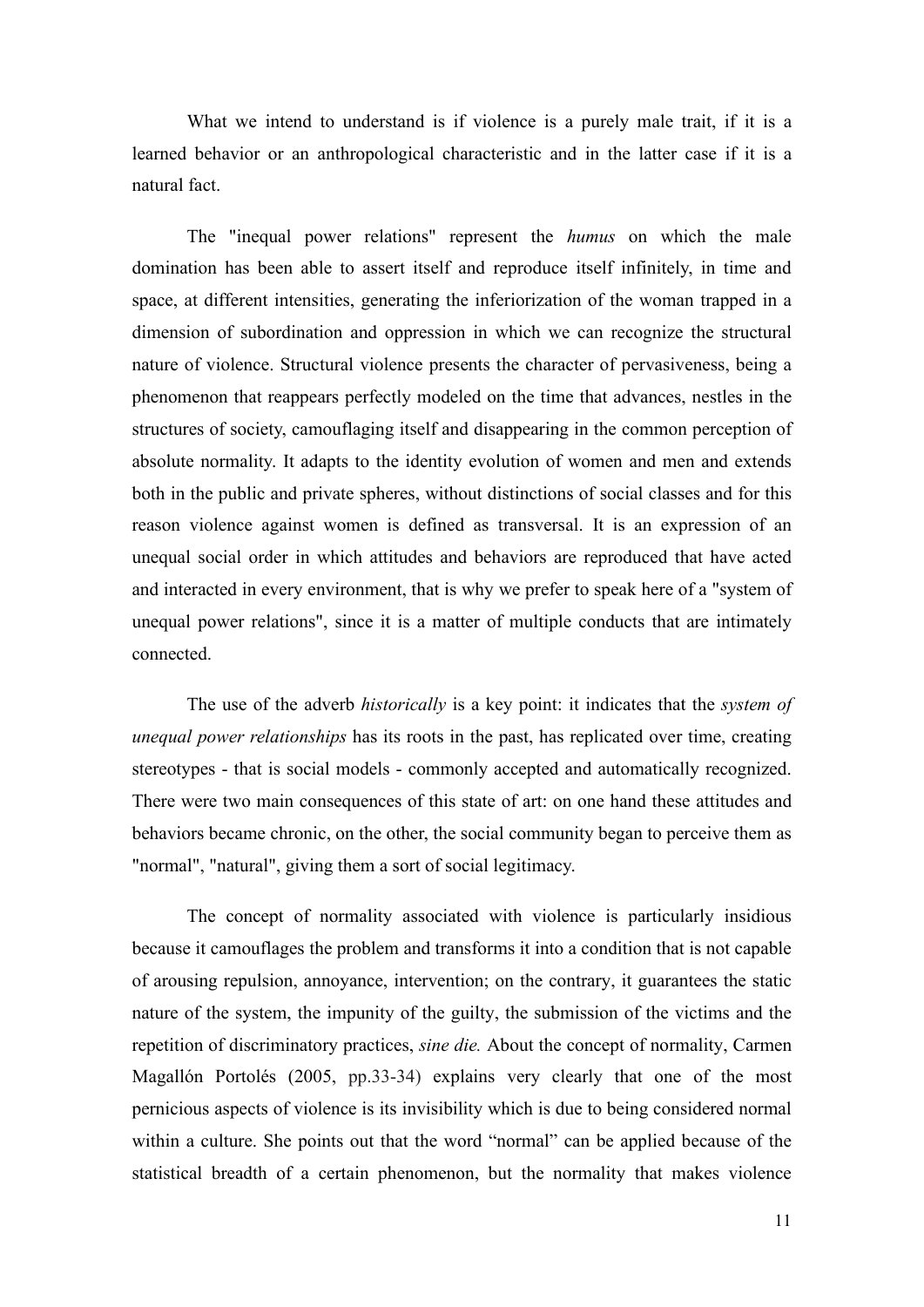invisible cannot be classified as healthy, but as pathological. The behaviour of many people builds up a norm - which is understood here as an established social practice but it must be considered pathological if the result is death or daily abuse. It follows that pathological normality is a contradiction in terms that cannot be accepted. To make the invisible visible - the author specifies - it is necessary to observe without the filter of our convictions that condition the perception of what we are looking at. In other words, it is necessary to remove the paradigms, i.e. the models that return a pre-constituted vision of the world, because it contains the convictions that everyone has about what reality is, albeit in the form of basic elements; the gaze appears already structured and returns a general picture that allows us to see some things and not others. Feminist social movements have moved in this very direction, that is, they have questioned the paradigm of female subordination and in this way they have made the existence and dimensions of violence against women visible*.*

The point of view of Catharine MacKinnon is very interesting. In her essay "*War crimes, peace crimes*", she analyzes the condition of women and the hierarchical relationships that surround them, using the filter of Marxist theory (it should been considered that the author constructs her feminism in analogy with Marxism, shifting the focus of exploitation from work to sexuality, since both theories deal with the unequal distribution of power). She claims that the maintenance of the position of male domination is in turn made possible by the ability to make it appear as this expropriation belongs to the kingdom of nature (MacKinnon, 1994, pp.98-127).

It is intuitive how the adjective *natural* refers to something that is or that happens according to nature, independently of the human will. It is something that works perfectly and could not work better otherwise.

The question at this point is whether violence is a natural phenomenon, that is, inherent in the human being, or whether it responds to learned behavior. The answer to this question leads to diametrically opposite consequences. If violence were a "natural" prerogative, then its eradication would be impossible, as it is impossible to eliminate the instinct for survival, hunger or thirst. Conversely, where violence, in this case between men and women, was a construction, an artifact, an expedient to impose the will of one individual on another - or more individuals on others - the consequence would be the possibility of eliminating it, thus realizing the objective of the Convention of protecting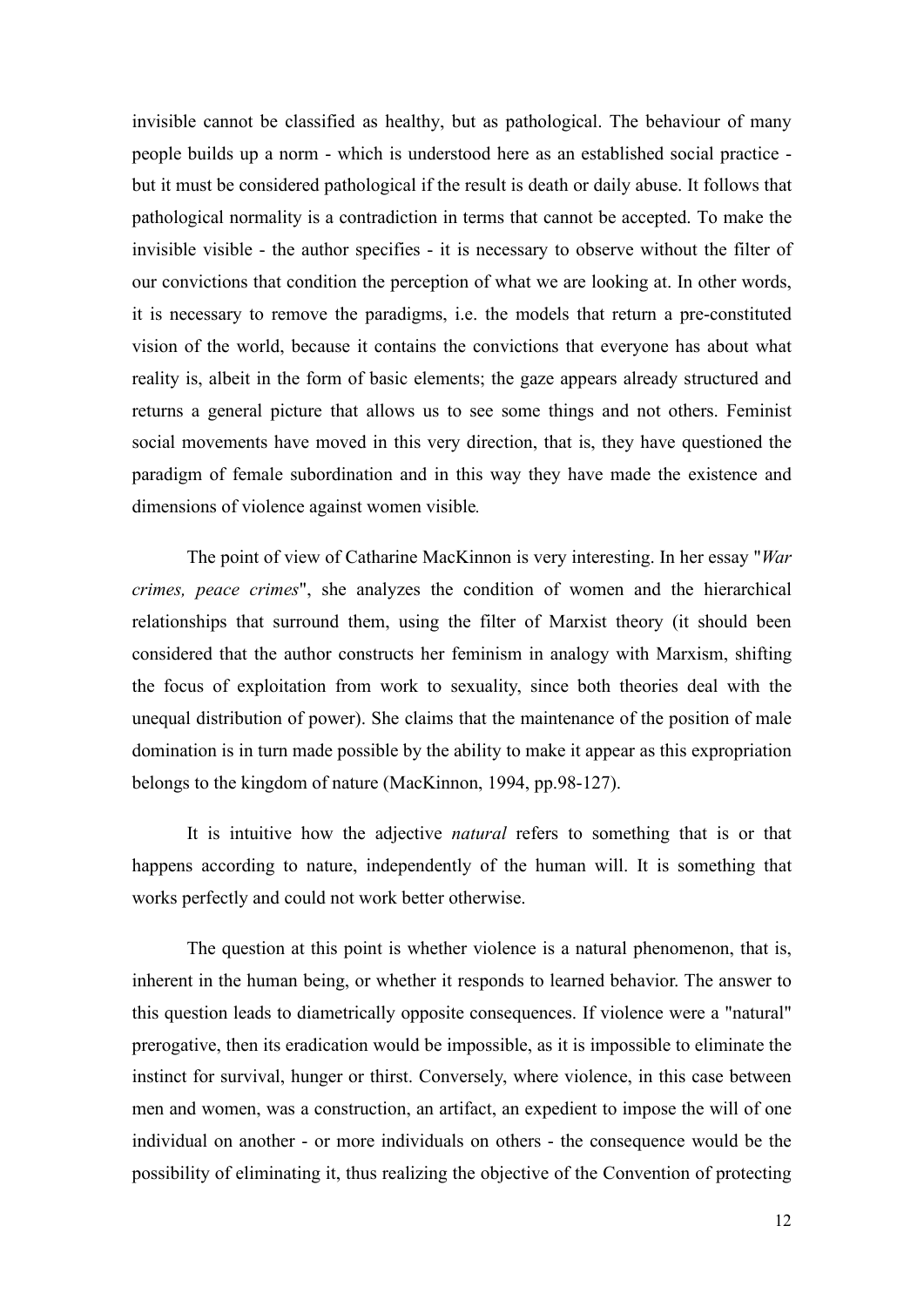the right of all individuals to live free from violence (Art. 4.1). Furthemore, in the second case it would be necessary to distinguish between that which is intentionally constructed and that which is the product of a collective and diffuse structure. The subordination of women would then fall in this second case.

Anyway, violence appears as a means, an instrument through which to exercise power, a domain to obtain submission and obedience thus outlining asymmetrical relationships. Psychologist and psychotherapist Monica Bonsangue (2015, p.12) writes that power has a close link with control and possession and therefore is directly connected with command. Domination over the partner is the effect of an imbalance of power of only one individual in the couple and can be achieved in different ways, from the most direct to the most subtle.

Regarding the relationship violence/power, Hannah Arendt's point of view is interesting. She affirms that violence is not an intrinsic quality of human beings and that violence and power are not natural phenomena, they are not manifestations of a vital process, instead they concern the field of politics which is a manifestation of human acting, but above all violence is an instrument used to perpetuate power relations rooted in society (2017).

Naturalizing violence is part of a process that involves perpetrators and victims, albeit for different reasons. The authors inscribe the violent act in the dimension of naturalness to justify it psychologically so as to legitimize and reproduce it infinitely; the victims are induced to internalize the idea that violence is natural, through conditioning, in order to obtain acceptance of their state of submission and subordination. The mechanism is subtle and devastating at the same time, because the perpetrator often does not perceive the abuse (physical, psychological, economic, sexual) he committed. The final result will be to consider male domination over women normal. The difficulty of restoring a relationship of power in a "stable" balance between men and women had already been recognized by Simone de Beauvoir (2012), who in her most famous work brought to light the complicity of the woman in her subjugated being.

Particularly interesting in this sense are the results of an ethnographic research conducted by Cristina Oddone at the "*Centro Ascolto Uomini Maltrattanti*" (CAM) in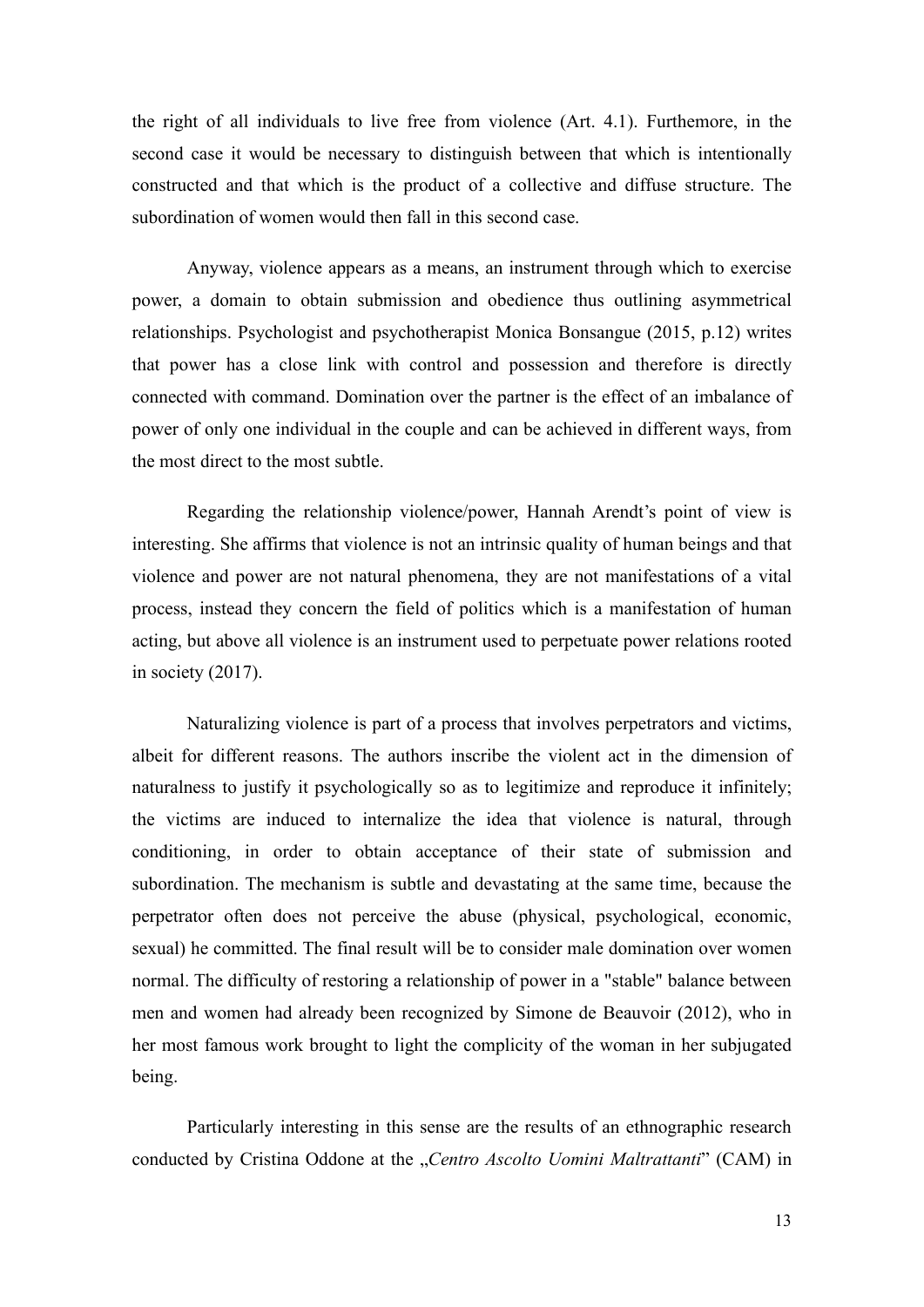Florence - the first listening center for abusing men in Italy - contained within the publication of the Italian Delegation at the European Council (Oddone, 2016, pos.1120 e ss.). In the testimonies directly collected by the author from the abusing men, it appears that often they do not recognize violence or crime in their acts against partners or former partners; the legitimacy of their actions is reinforced by the belief that all men use violence against women. Various surveys on the social perception of violence have shown that attacks against women within intimate relationships are commonly considered insignificant or inevitable. In short, social acceptance is that structural element on which not only the idea of the legitimacy of violence rests, but also the recurrent impunity of the perpetrators (Oddone, 2016, pos.1444). To partially respond to the title of this paragraph, it is useful to underlining that the programs carried out at the CAM in Florence are mainly based on the idea that violence is a learned behavior and therefore other behaviors can be learned in the same way (Oddone, 2016, pos.2837). Among the objectives of its activity: the immediate cessation of violence, the reduction of risk for women, the modification of the behavior of abusing men.

The two levels on which corrective action seems to be more effective are therefore the legal and socio-educational levels. The first certainly contributes to create reality by operating as a deterrent, the law can constitute "a privileged tool for also developing cultural habits and demystifying alleged natural characteristics" (Pozzolo, 2015, p.20). The second, however, is essential to avert the risk, far from remote, that the legal rules remain an exercise in beautiful writing detached from reality. Collective responsibility for correcting profoundly unjust and perverse social structures that favor the subordination of women cannot be delegated only to the law.

At this point it is essential to deepen the theme of collective responsibility in the case of violence against women. It is clear that the perpetrator of a violent act will personally answer for his or her actions, because criminal responsibility is always personal, according to one of the cardinal principles of the criminal systems of European countries; however, the analysis of the structural nature of the phenomenon leads us to make further considerations to understand the problem in its complexity. The aim is certainly not to rationalize violence and make it acceptable, but to identify the best strategies to defeat it by revealing its mechanisms. From the current analysis, therefore, the level of individual responsibility must certainly be complemented because it is not a question of considering the actions of individuals, nor the concept of guilt or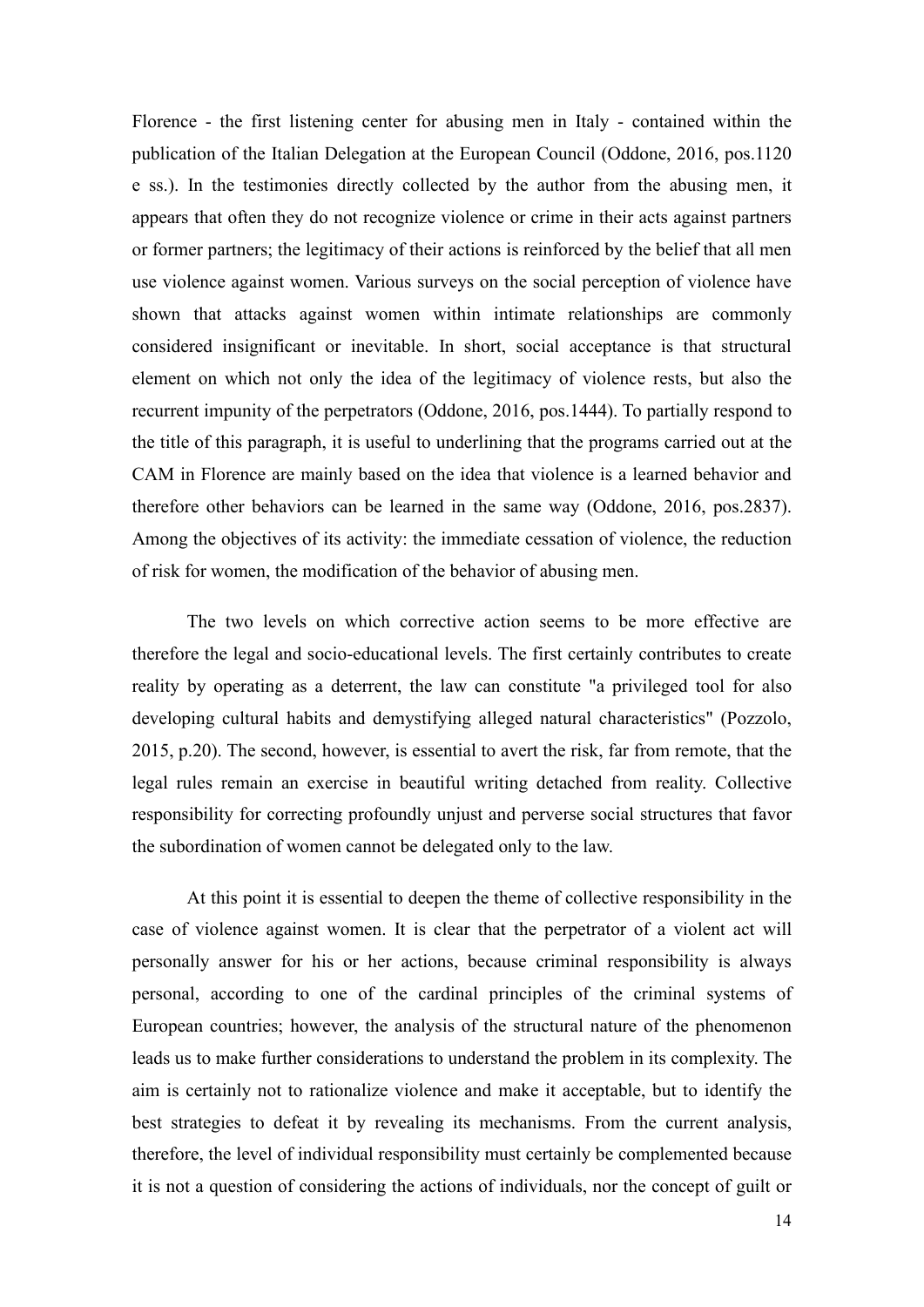culpability or that of intentionality. What is relevant here is the upper level, the collective level made up of the actions of single individuals who, taken together, form the dense network of connections of a given society. The point is the existence of an unequal, collective and widespread structure, not the behavior of individuals because the central theme is that of structural injustice.

An interesting reflection on social injustice is provided by Iris Marion Young in her posthumous work *Responsability for Justice* (2011), in which the author proposes a new theory of collective or shared responsibility. She moves on a global level according to the model of social connections between individuals and asks what each one can do, in his or her capacity as a moral agent, to modify the structural processes that cause social injustice, characterized by the presence of disadvantages, inequalities and oppressions. Young believes that a responsible person tries to deliberate on options before taking action, makes choices that appear to be best for all concerned, and evaluates how the consequences of his or her actions can negatively affect others (2011, p.25). In the fifth of the seven chapters that make up her publication, Young proposes four parameters that she calls "parameters of reasoning" that agents can use to reason about their own actions and those of others in relation to collective action to redress structural injustice: power, privilege, interest and collective ability (p.144).

## **4. RELATION BETWEEN VIOLENCE AND MASCULINITY**

### **4.1. A different point of view**

The adverb *historically* suggests yet another reflection. The reference to history underlines the long duration and persistence of the phenomenon of male violence against women, generating the impression that the violent gesture is a constitutive trait of their nature, intimately linked to the instinctual and animal dimension, ready to disrupt as soon as they give in the inhibitor brakes (Feci, Schettini, 2018, pos.95). Often there is a tendency to associate violence with man, in a perspective that appears essentialist, in stark contrast to what is argued by the deconstructivist feminist theory according to which it is highly misleading to take gender's "naturalness" for granted (Butler, 1999). In fact, the vast majority of violent crimes are committed by men, a fact that concerns not only the present, but also the past, as evidenced by some documents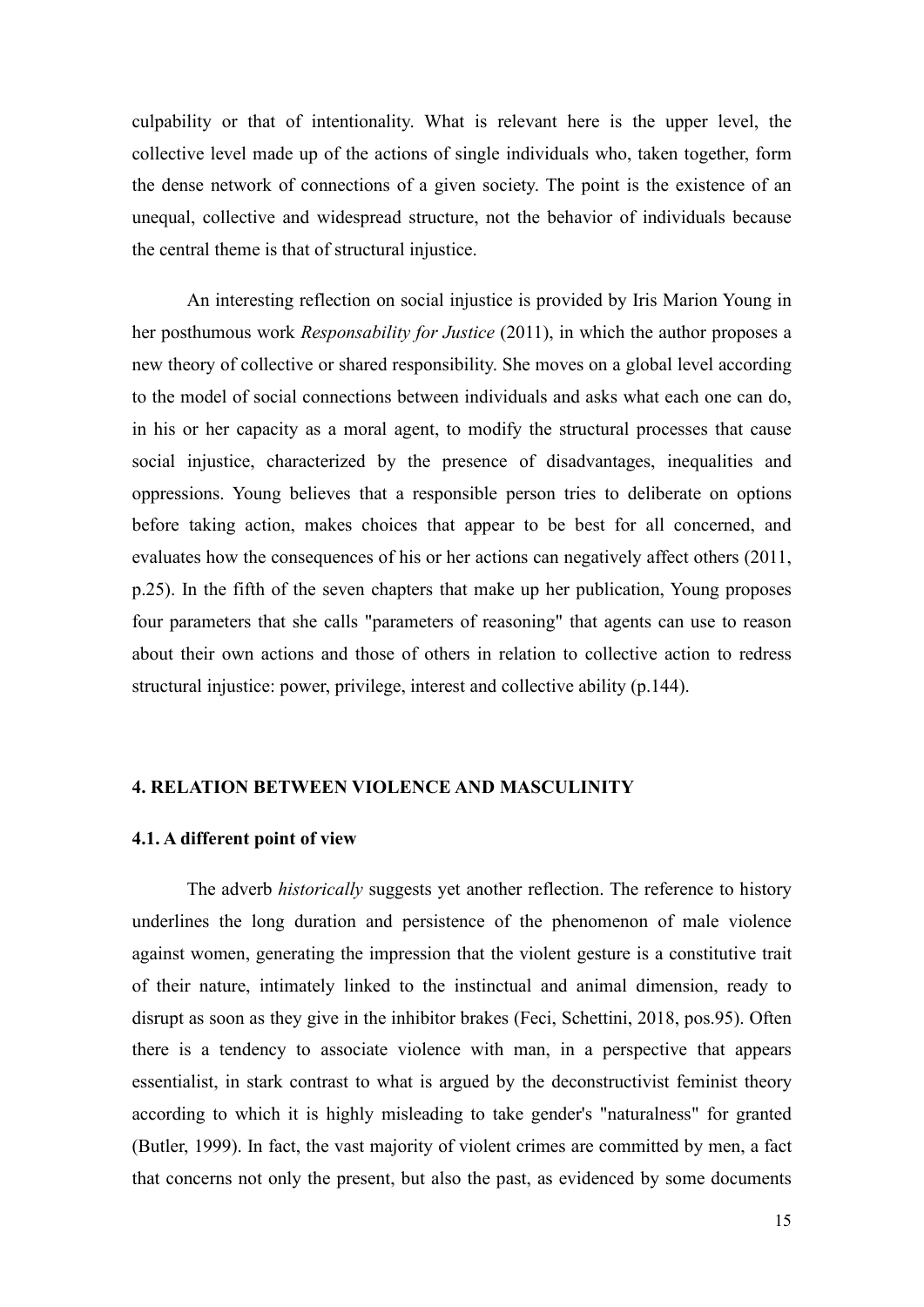from the late Middle Ages onwards, in which men appear in violent scenarios both perpetrators and victims (Eibach, 2016, p.229). In the collective imagination, violence is often seen as a natural trait that characterizes men, and its use is perceived as an expression of masculinity. While an aggressive attitude is expected from a man, a sign of strength and power, a gentle attitude, normally identified with femininity, is expected from a woman.

However, we are also witnessing another phenomenon that seems to go in the opposite direction and that concerns the conceptual slippages of male violence against women. We have seen that from the case of rape, through sexual violence, we arrive to is gender-based violence. As evidenced by the essay by Simona Feci and Laura Schettini (2018, pos. 210), these passages highlight the gradual translation of the focus that is initially placed on the man and the woman, respectively the author and the victim, but which ultimately shifts to the social dynamics and reference contexts represented by the term *gender*. In fact, it recalls the complex of inequality relationships between men and women, bringing out the historical, social and cultural matrix of violence. The result of this evolutionary process leads on the one hand to disarticulate the connection between violence and masculinity, on the other to widen the audience of victims, who are no longer only women, but more generally all those who deviate from social models commonly accepted and recognized, therefore also referring to the LGBTQI community and beyond.

In summary, violence as an expression of normative documents is no longer proposed as a distinctive trait of masculinity, but rather is closely related to the political dimension, and it appears to be an attempt to preserve traditional social dynamics, reassured by the reproduction of models of gender and dominant sexuality, which are essential for the patriarchal family and for the societies organized around it (Feci, Schettini, 2018, pos.211). The current decline of the patriarchal family and the existential earthquake that also affects the social issues connected to it, could explain why male violence against women seems more brutal and pervasive today than in the past. The motive for violence therefore would not only be sexual domination, but also the maintenance of gender roles (III Eures Report). This theory could help explain the emblematic case of the "Nordic Paradox". The expression refers to the contradiction that occurs in northern European countries, especially Iceland, Finland, Norway, Sweden and Denmark where, although the level of gender equality achieved is the highest in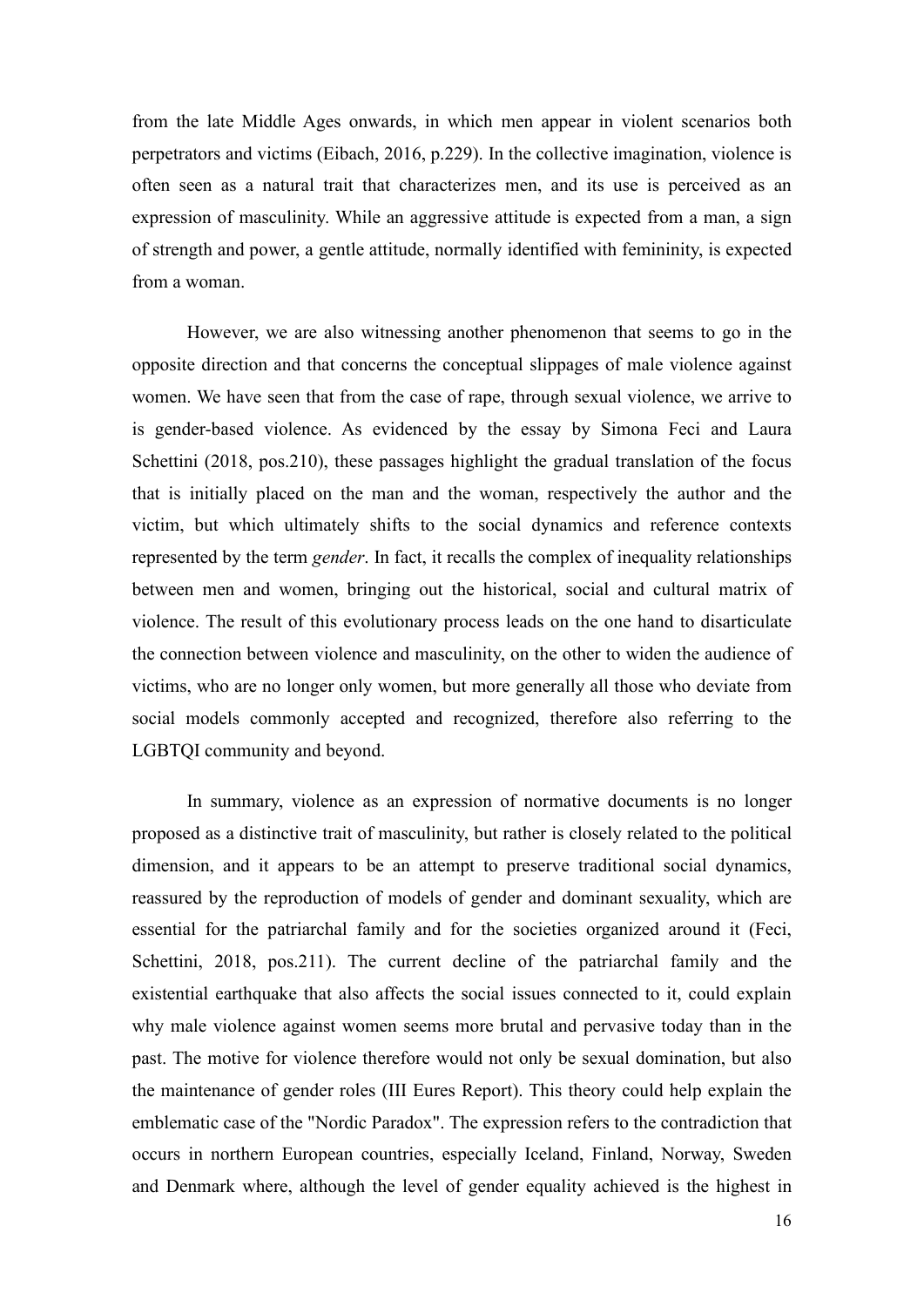comparison with countries around the world, there is also the highest level of domestic violence against women. The issue is hardly explained by the presence of gender inequalities and the unequal distribution of power between men and women that is commonly considered to be the basis of gender violence. This problem was the subject of a study published in November 2017 in the journal "Social Science & Medicine" by Enrique Gracia, professor of social psychology at the University of Valencia and Juan Merlo, professor of social epidemiology at the University by Lund (Siviero, 2018). According to this study, Portugal, Italy and Greece, which are far behind the Nordic countries in terms of gender equality, have much lower rates of domestic violence against women and this is something to think about.

As for the codification of violence in legal texts and the possible interpretation that can be given, it is good to keep in mind that the legal text expresses the point of view of those who create the law, of the one commonly called the legislator and that today on violence it tells us something different than in the past. However, if it is true that for a long time the law has been created by men, if it is true that it itself has been the instrument for perpetuating the inequalities between the sexes, supporting a fictitious neutrality and a false universality that actually concealed the point from a male point of view, how can we believe that things are exactly as the law suggests to us today? It is only a provocative question which, however, pushes us to extend the analysis of the relationship between violence and masculinity in another context which is that of the approach through social sciences, filtered by the careful lens of historiography

## **4.2. Relation between violence and masculinity in historiography**

The historical arguments are only some among many other possible approaches to the relation between violence and maculinity, also having credibility the approaches from the social sciences, the humanities and science. For example, neuroscience has focused on the study of complex interactions involving genes, neural circuits, biology and the environment, or on the genetic variations that cause pathological aggression. Some studies seem to show that men are more prone to antisocial behaviour (Siever, 2008, pp. 429-442) or a suspected interrelation between testosterone and aggression (Nelson, Brian, 2007 pp.536–546). Although the data obtained deserve attention, the main limitation is represented by the fact that they do not explain how the change in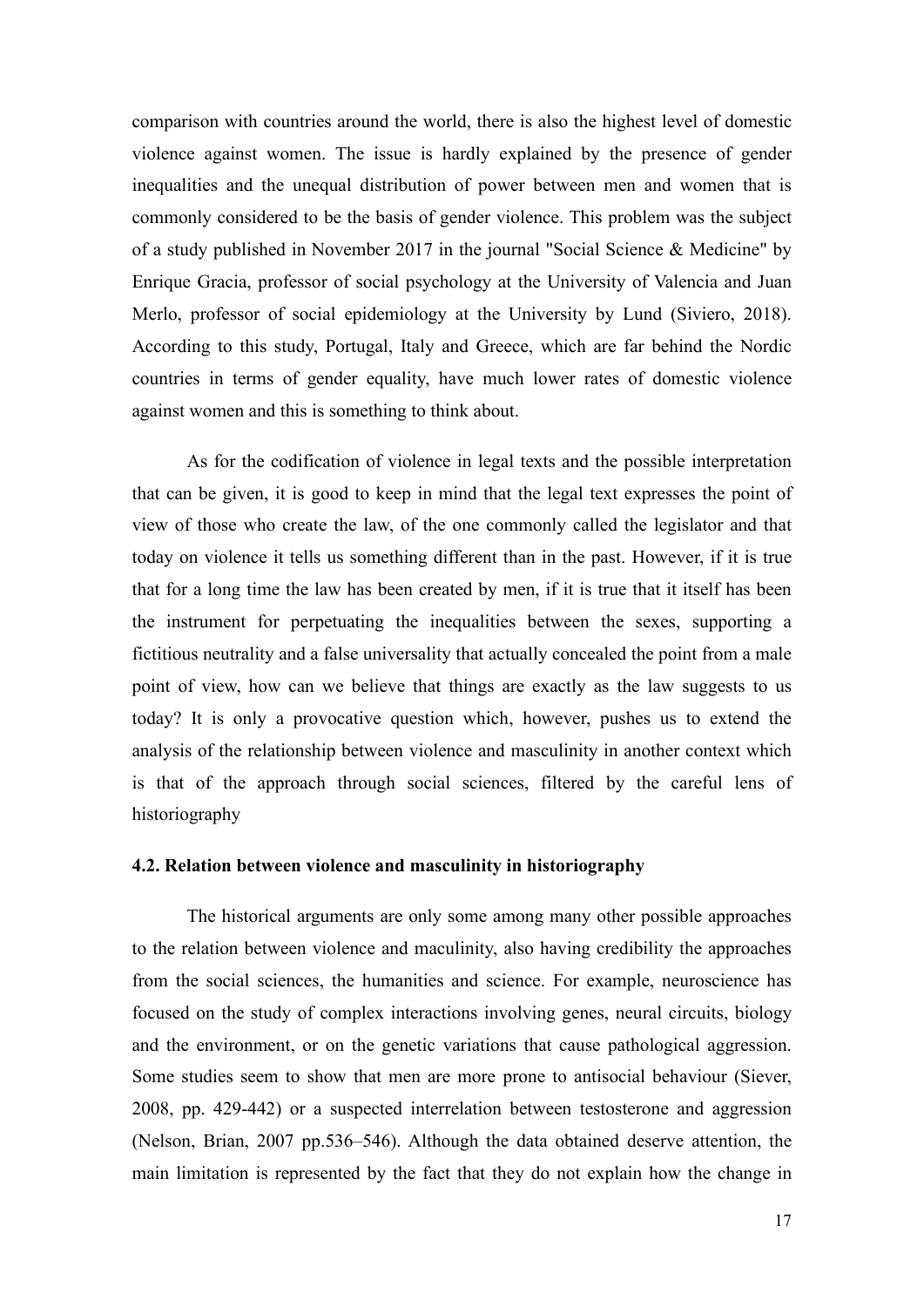social environments and cultural contexts affects the construction of the gender aspect of violence in the history (Muchembled, 2012, p. 13).

Joachim Eibach's interesting essay (2016) highlights that male violence in history has taken very different forms, meanings and functions, and that the approach for such a complex study requires an interdisciplinary modality that takes into account both socio-cultural conditioning - gender - and the role of women in interpersonal conflicts.

The author (2016, pp.229-230) believes that it is impossible to elaborate a universal theory that accounts of the relationship between violence and masculinity in a general way, since it is true that the ability to act violently against other people belongs to the basic equipment of humans, but it is equally true that violence occurs in various socio-cultural contexts, presenting many facets and different meanings (2016, p.230). He considers sector micro-cultural analysis activities more useful and capable of accounting for different realities and of the deviations of behavior of men and women both in general and in interpersonal relationships. These analysys, while focusing on the differences, do not completely clarify the various aspects of the question. The author (2016, pp.229-230) claims that the violent act committed by men or women cannot be considered as a contingent individual expression, but must be interpreted more generally as a reflection of the social and cultural practices that characterise a given society at a given moment in history. These practices are supported by informal norms which are summarised in a double-edged code of honor on which society is based and in which the main notions of gender are condensed. The existence of a code of honour based on the distinction between genders meant, for example, that women could go to court to report violent behavior by their husbands, but a husband was expected to resolve conflicts in the domestic sphere using moderate forms of punishment. However, if a man had gone to court to report his wife's violent behavior, he would have exposed himself to the public mockery (Eibach, 2016, p.235). In this way, as claimed by Laura Gowing (1996, p.180), only men could be guilty of violence. Another interesting aspect regarding gender is that in predominantly *oral societies*, including Europe in the Middle Ages, verbal violence such as defamation and blasphemy was viewed more severely than in today's society and mostly women were responsible for it, while sexual crimes, which have been mostly committed by men, appear to be far less studied than murder and assault (Loetz, 2012).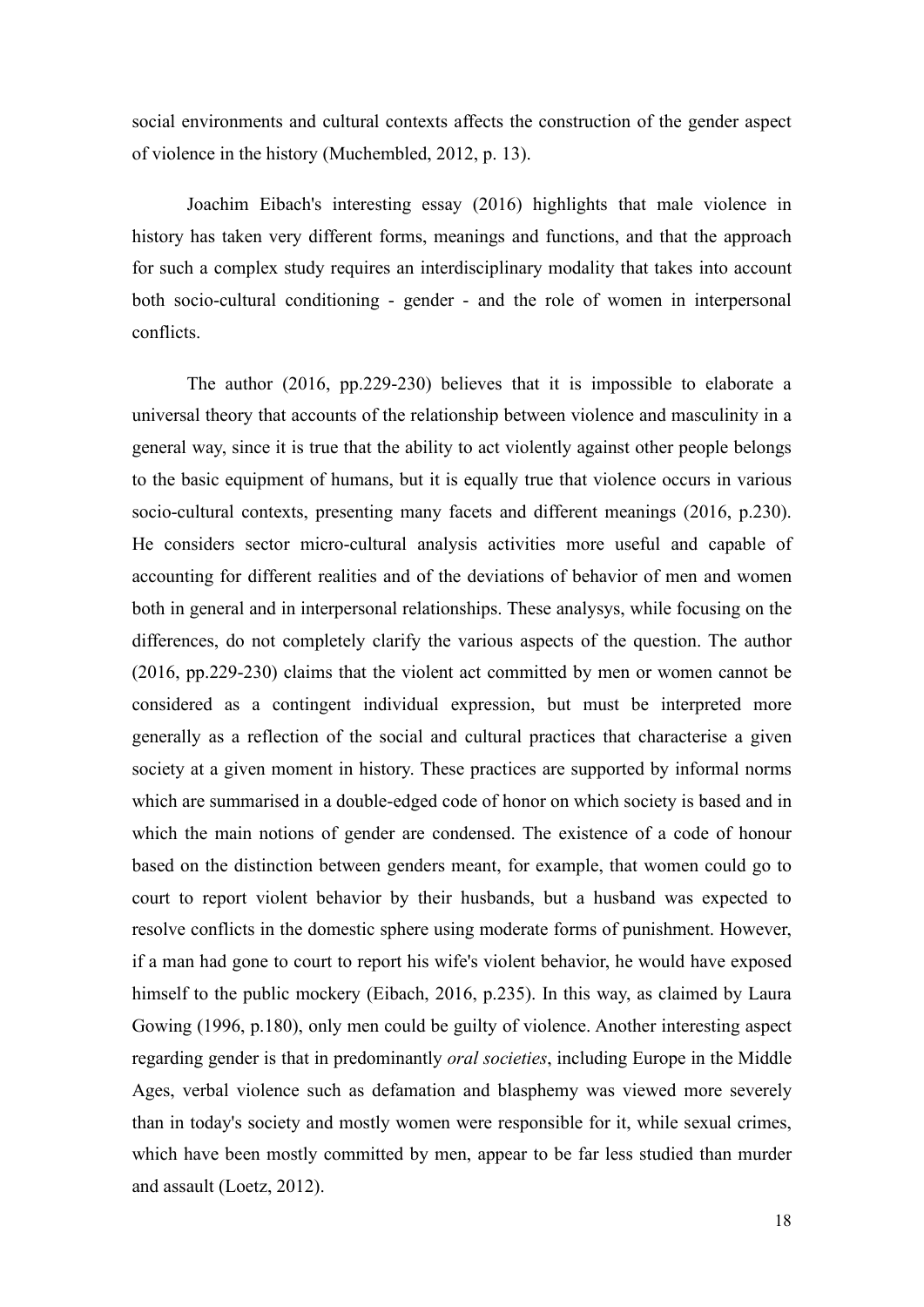An interesting fact concerns the overrepresentation of male violence in past judicial documents which would seem to demonstrate a greater propensity of men to aggression. Criminologists and historians normally use these tools to conduct research on crime and therefore on violence; they reflect the social practices of the time they refer to, so finding more frequent references to male violent behavior and few references to female ones, does not mean that violence is not also characteristic of women. Often female violence was taken less seriously than male violence, women were less likely to be brought before higher courts, and were rarely punished. Violent female behavior was recorded less frequently than similar male behavior (Eibach, 2016, p.236). According to Manon Van Der Heijden (2013), who carried out an analysis of female violence in the Netherlands between 1600 and 1838, criminologists and historians dealing with violence tend to focus on male behavior, assuming that women are less violent, and on social practices of gender construction. Following this reasoning, women would be less likely to commit crimes, especially violent crimes because they are confined to the domestic sphere, compared to men who have more freedom to engage in public life. This - according to the author - leads scholars to rarely investigate the theme of female interpersonal violence in the modern era. The quality of data on the types of violence in modern times is a function of the degree of accessibility of justice and female violence is thus revealed more in the archives of lower courts that were competent for clashes and assaults in the neighborhood.

It is highlighted how the mechanisms for reporting crimes and the distorted construction of gender, that emerge from the micro-historical analysis for the study of crime, have not always worked in favor of women. Over the centuries, physical violence has been perceived and definitively cataloged as a male prerogative while fornication, prostitution and murder of children have been seen as female dominance (Eibach, 2016, p.235) to which most studies of past female violence paid attention. Garthine Walker (2003, p.4) concluded that since historians label such crimes as typically "female", all other crimes are implicitly defined as "male", pointing out that in fact women participated in most categories of crimes and that they were much more inclined to participate in crimes that are not typically "female".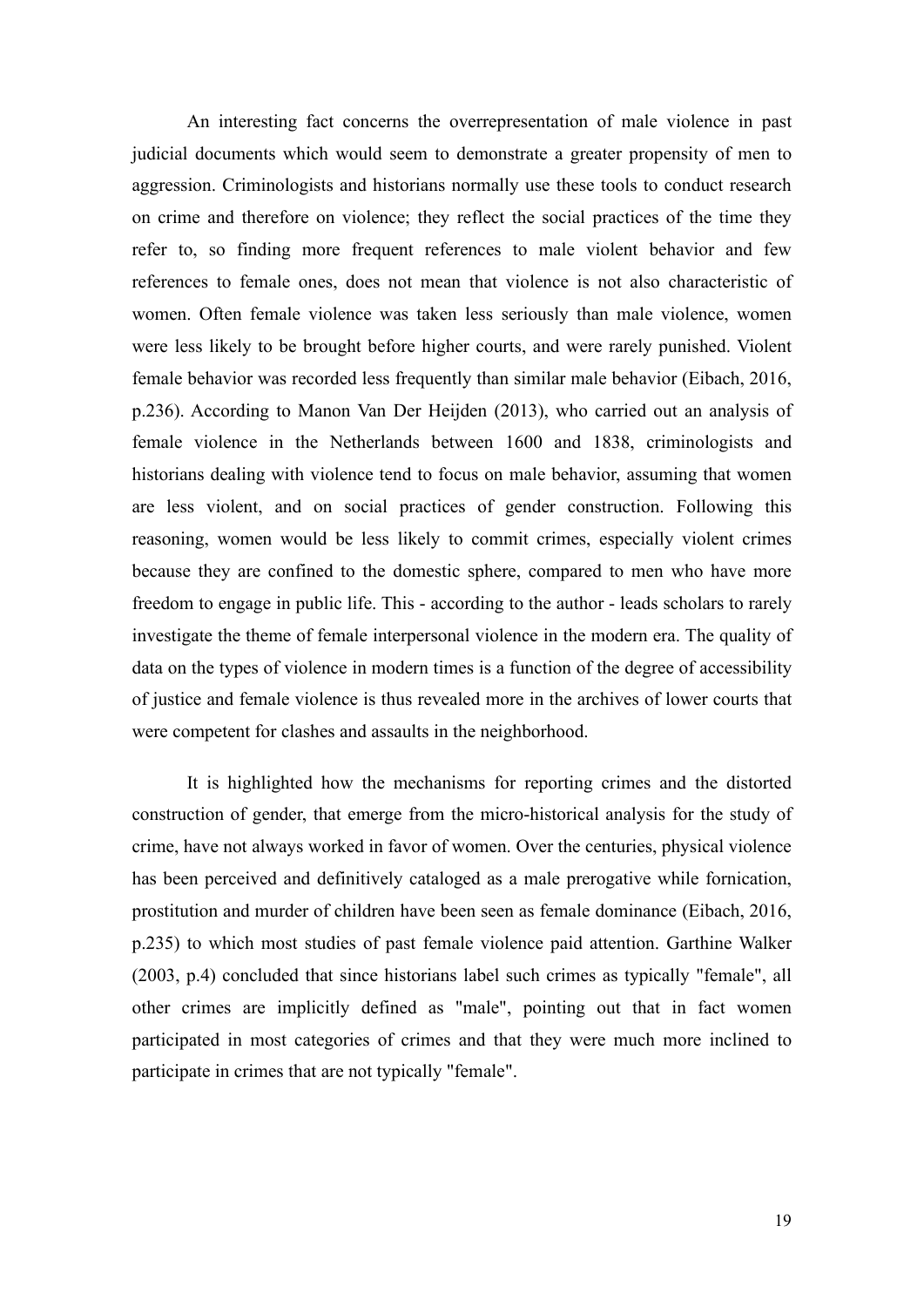## **4.3. The role of the patriarchal family in violence**

Inspired by the historical essay by Simona Feci and Laura Schettini (2018), let's make a summary of the situation of domestic violence in the past, starting from the Medieval and Modern Age. The judicial documentation available highlighted the presence of reports of female abuse demonstrating that male violence in couple and family relationships existed, although perceived differently than today and strongly characterized by the patriarchal family model. This model was almost identical throughout Europe and even in colonial domains, regardless of factors such as politics, religion, social context, etc . The *pater familias*, as known, was the exclusive holder of the *jus corrigendi*, a right that allowed to exercise a corrective and educational power also through physical coercion "[…] *L'uso della forza nei confronti della consorte è, dunque, uno degli strumenti leciti di correzione e il marito può, o addirittura deve, impiegarlo per assicurarsi l'obbedienza e la fedeltà della moglie, per educarla e imporle comportamenti di suo gusto, per somministrarle castighi e punizioni, per esercitare coercizione* […]" (Feci, Schettini, 2018, pos.272). In the absence of precise rules that defined the limits in the exercise of *jus corrigendi*, the conduct was considered illegitimate when it was unmotivated or immoderate (death or threat of death) and the evaluation was left to the perception and qualification of individuals and institutions, in essence, it was forbidden to cross into abuse and therefore into violence. So in the past use of force had a positive connotation for its ordering and corrective function, so as to tolerate even rigorous or aggressive forms; violence instead was perceived negatively because it was destructive, threatening and subversive, and it was not recognized as being of any use for maintaining family and social order (Feci, Schettini, 2018, pos.265-266). It should also be remembered that family jurisdiction also reflected public order to some extent. In these ancient social dynamics, an archaic principle of proportionality could be identified between the intensity of the corrective tool and the error to be corrected whose evaluation was left to social perception.

The courts and tribunals to which women could apply, aimed at maintaining the marital union, considered as a direct reflection of social stability; therefore in the face of even violent mistreatment, the remedies often provided for weak measures. Impunity or immunity were recurrent, tracing that front of complicity between the institutions and the *pater familias* which, however, would have claimed the legitimacy of its conduct, albeit violent, considered an expression of a right, emphasizing its reasonableness by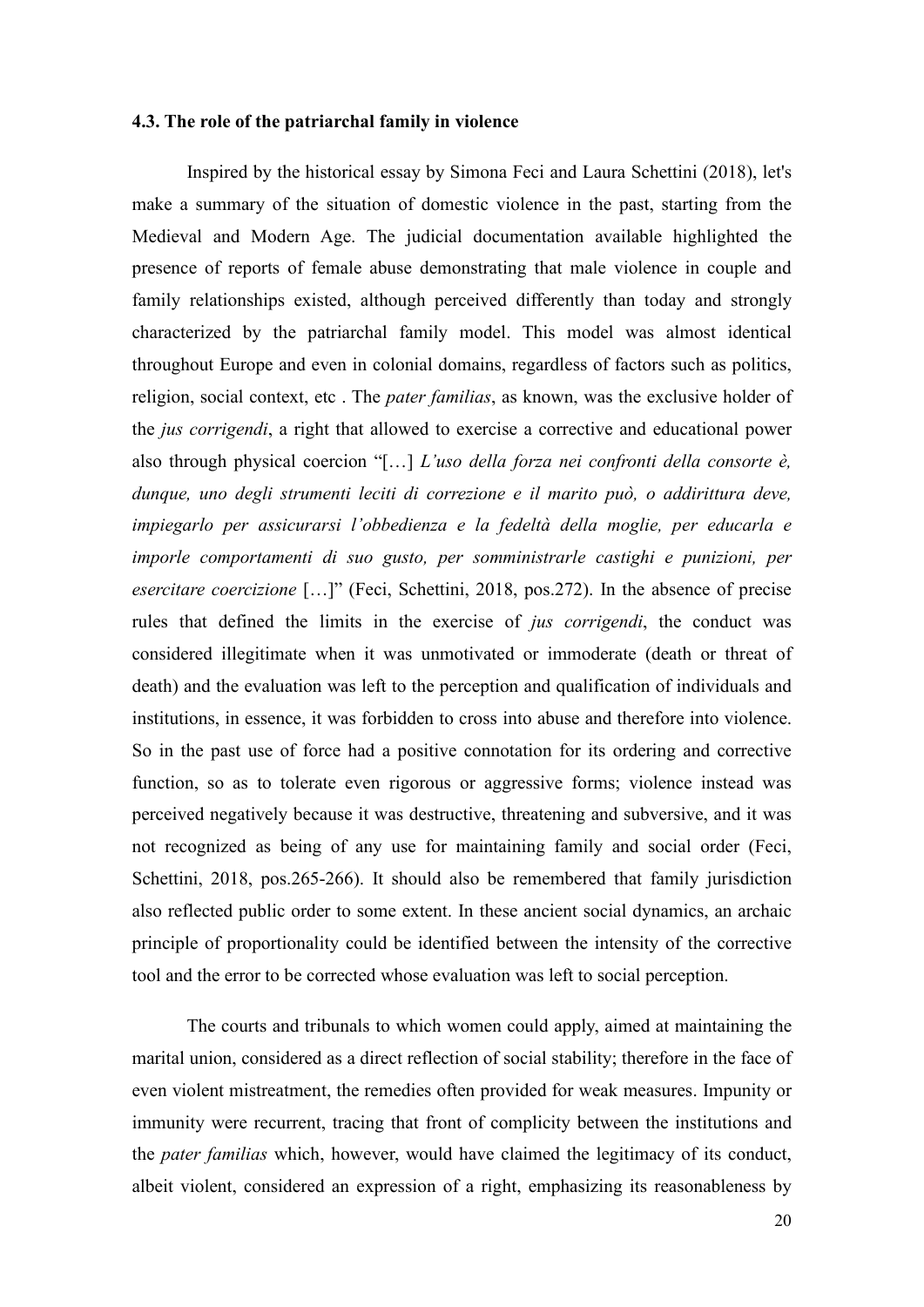virtue of the behavior of the consort. The word of the witnesses was important in the justice proceedings and the reliability of the actors' narratives was based on it. In these situations, the asymmetrical relationships between the genders were not considered violence. Although there was the perception of violence, it was experienced and perceived in a different way than today. An interesting element is the negative connotation assumed by the use of force exercised against the ancestors, since its only purpose was to subvert the existing power relations and therefore configured a crime without the uncertainties that could instead hover around the aggressive acts of the head of the family (Feci, Schettini, 2018, pos.432).

The historical *excursus* just outlined is useful because it allows to identify the essential elements that revolved and that revolve around the use of violence, drawing a common thread with the present day. These elements are unequal power relations, gender stereotypes and social legitimacy. Here it should be noted that the historical path that led to the affirmation of the so-called *female gender*, understood as a complex framework in which women have been placed and recognized, is supported by sociobehavioral foundations that correspond to those on which the relationships of unequal power between men and women are supported.

The historical discourse also highlights two concepts, force and violence, which deserve particular attention. In the past, as we have seen, force generated approval and in some cases even respect, but the same could not be said of violence, which was deplorable both in the exercise of the *pater familias* (when it was recognized) and in relation to descendants, with respect to who the negative connotation was constant. In other words, the social community tolerated moderate use of force. Over time, the social perception has changed and the use of force has been recognized as one of the typical aspects of the patriarchal system, as Kate Millet, one of the greatest radical feminists, explains.

Speaking of force Kate Millet (1971, pp.43-46), argues that patriarchy relies on the role of force both in an emergency and as a tool of intimidation to maintain control in society, that is otherwise difficult or impossible to guarantee, just as it happens in other ideologies such as racism or colonialism. Force, which is widespread and generalized in most patriarchates - continues the author - is limited only to males who are psychologically and technically equipped to use violence, unlike women whose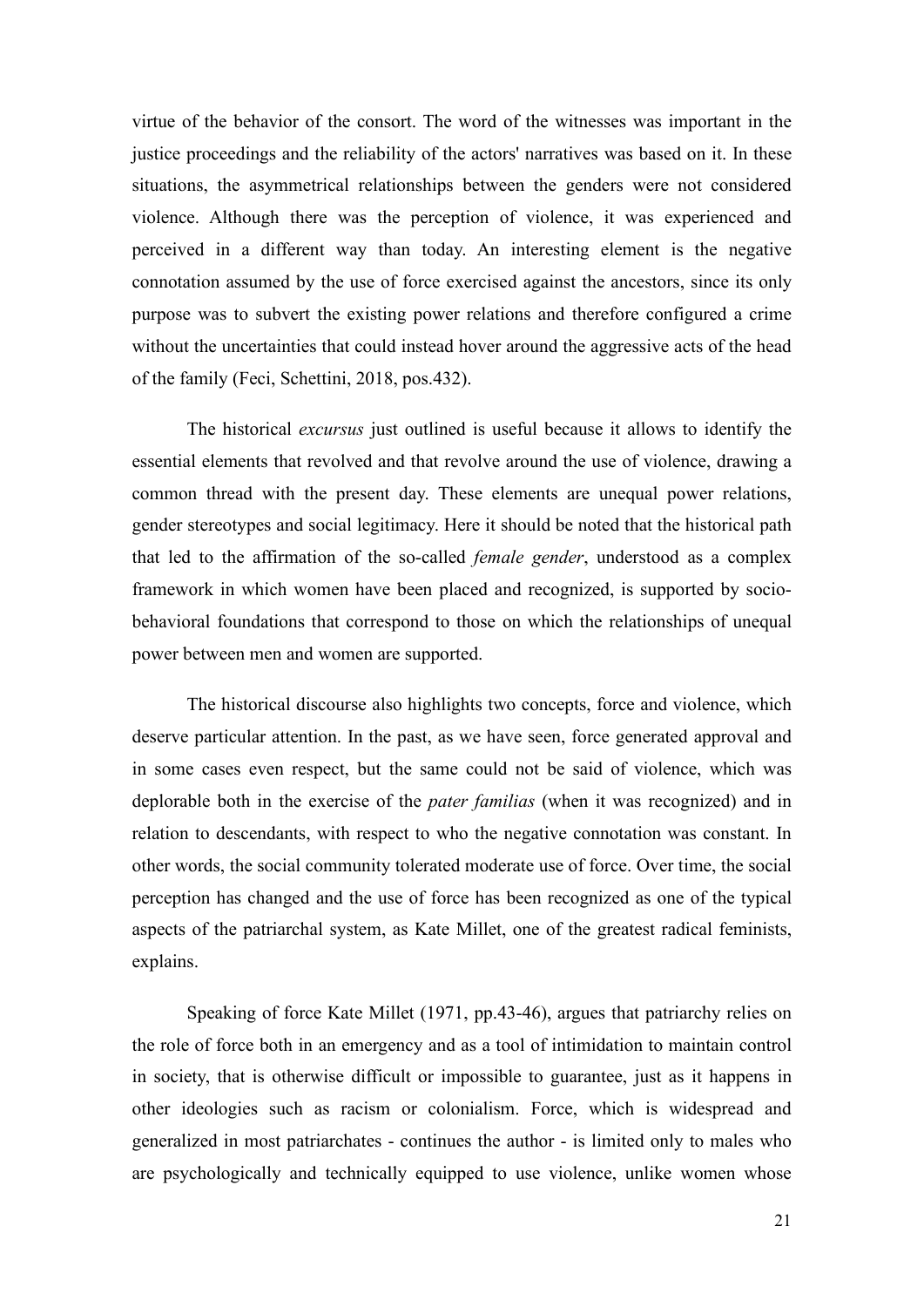physical and emotional training makes them practically defenseless, with repercussions and effects on the social behavior of both sexes. For the author, the force of patriarchy is based on sexual violence carried out through rape. She notes the ambivalence of the emotional response of patriarchal society when confronted with violence against women; while the attack of a husband against his wife arouses laughter and some embarrassment, the mass atrocities - such as known serial killer Richard Speck- arouse scandalized indignation, perhaps hypocritical. For this reason she considers the collective response to violence against women an expression of male hostility. According to the author, moreover, the imposition of male authority follows a very precise logic which consists in considering women as inferior beings, and this mechanism has some similarities with the formulas that nations use in war to justify the atrocities committed, based on the fact that the enemy is an inferior or non-human species. According to Millet, the disqualification of women is perfectly implemented through the patriarchal mentality that has invented a series of reasonings that invade consciences and influence thinking to an extent that few would be able to admit.

## **4.4. Force in the relation between violence and masculinity and in the difference between men and women**

In general terms, the concepts of force and violence are not synonymous, however in some cases they can lead to the same consequences. As indicated by Enrico Peyretti (2004) in his article, force and violence are intimately connected, but they are different in terms of ethics and purposes, designating different human qualities and actions. In some situations the boundaries appear blurred and have points of contact. In language there are commonly used expressions that imply the positivity of force and the negativity of violence, such as "the force of love", "the force of life", "the force of a mother", or "the violence of hate". Force can be: physical, moral and material. Physical or moral force are intrinsic to the individual, for example athletes possess them such as a sprinter or a swimming champion who are indisputably strong, but not necessarily violent. Parents also use the strength of their authority to educate their children which is not necessarily violence. Material force, on the other hand, is extrinsic to the individual and requires tools such as weapons or money and its nature is ambiguous. Force can be used to do violence, but it is not violence as the Italian philosopher Benedetto Croce said "*La violenza non è forza ma debolezza, né mai può essere creatrice di cosa alcuna ma soltanto distruggitrice*" (1938, p.230). Force takes on a negative meaning when it is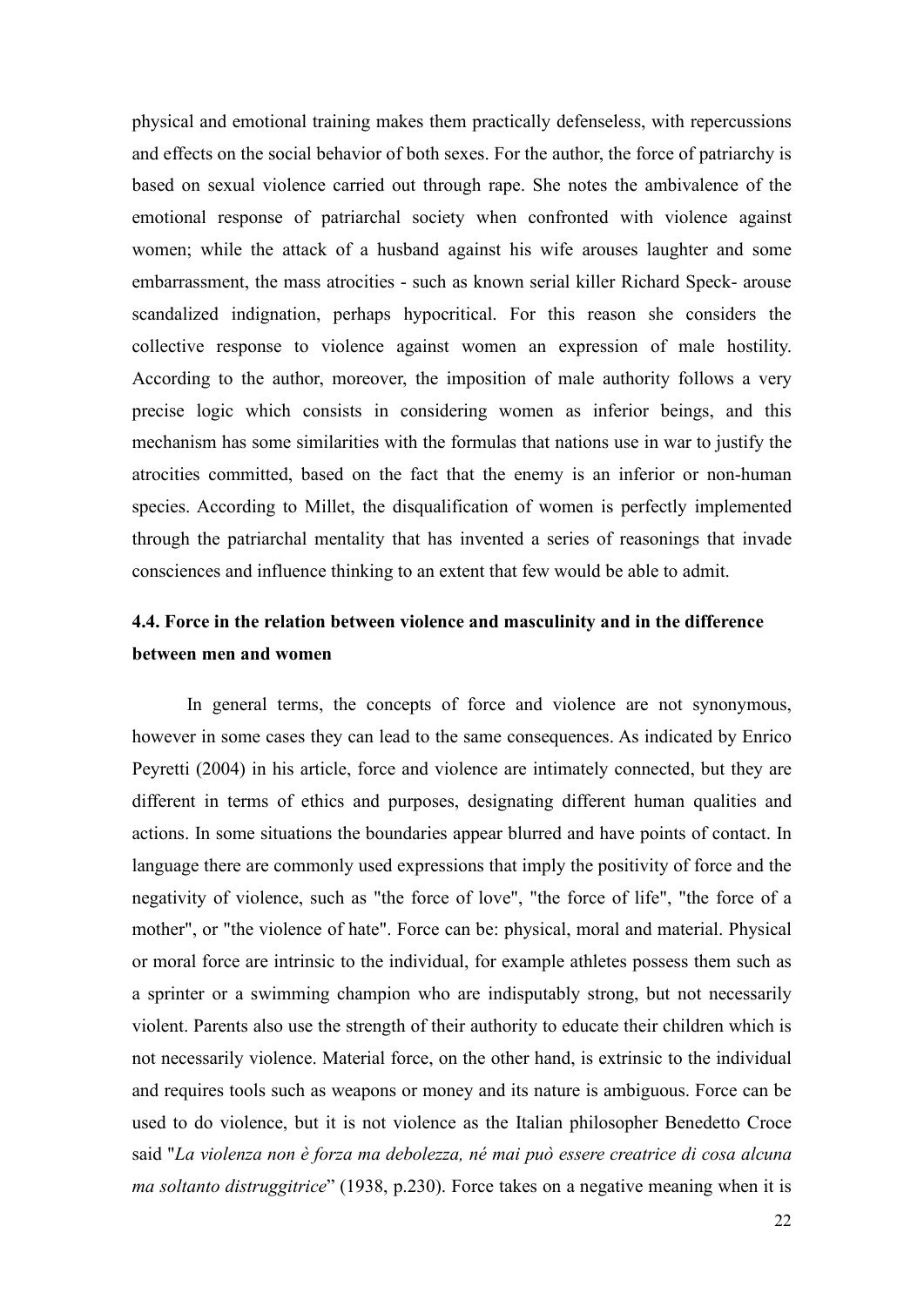used to emphasize an inequality between individuals to obtain the "power of" and "power over" But what would be the connection between force, violence and male domination? Men are physically stronger than women, they have used this potential to acquire the power to control external events in a structural and permanent way that we call domination and in some cases, to maintain this primacy, they resort to the exercise of violence. The unequal power relationships mentioned in the Istanbul Convention have been made possible by the superior physical force of males over females. Force is the foundation of unequal power relations, it is mainly used as a deterrent for intimidating purposes. In the power relations between men and women, force and violence are synonymous, this is one of those cases in which the boundaries of the two concepts overlap.

The imbalance of physical force is particularly evident in the case of sexual assaults. Through a transposition of behavioral dynamics and with the analysis of the effects it produces in women's psychology, it is possible to understand what happens in a larger context, such as the family or society. In the case of sexual assaults, the fear of very serious harm or death often leads women to accept violence without resisting, guaranteeing what they consider psychologically a *fair exchange* for women.

The *fair trade theory* can be traced back to the studies that Susan Brownmiller devoted to sexual violence by publishing "Against Our will: Men, Women and Rape" (1976). The author analyzed the conduct of women during the violent act and to do so drew on the statistics of the FBI of 1973. At the end of the study, the author found that 1 in 4 women had managed, by reacting, to put the aggressor to flee or to flee herself, while those who did not resist appeared to be inert due to a psychological mechanism induced by the so-called hope of fair trade: the belief that not resisting the aggressor, therefore yielding to his will, would translate into a possibility of having her life saved or of not suffering serious consequences, such as permanent injury (Mantioni, 2018, pos.3582).

According to Brownmiller, fair exchange is a psychological mechanism induced by the construction of gender stereotypes that tend to defuse the use of physical force by women, even in cases of defense, as they would still see them unsuccessful. In fact, women, contrary to what happens for men, are educated from an early age to other values/models in reference to the use of force, are discouraged from making use of it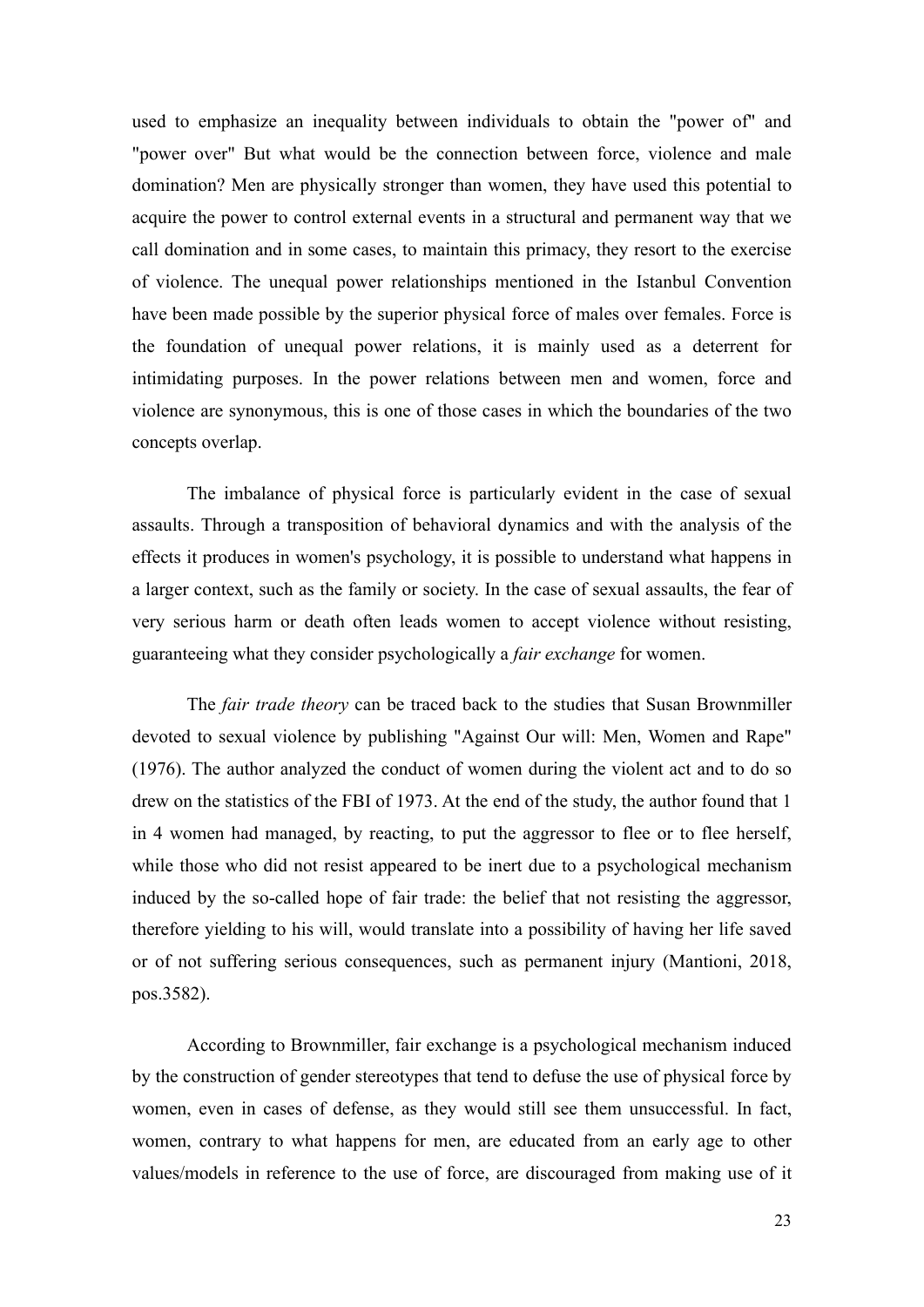and, through the reference to femininity, are indoctrinated to reject it up to an attitude of passivity in relation to physical strength. This attitude translates into a disadvantage that is not only physical but also psychological and cultural, so they are destined to succumb even before fighting in the face of an aggression, attempted or acted upon. Regarding force and its use between men and women, there is a common thread that links the position of Susan Brownmiller to that already discussed by Kate Millet; both operated in the period of the second wave of feminism, so-called radical, which sees other protagonists as Shulamit Fireston or Anne Koedt. All the authors cited were united by the idea that the origin of the historical oppression of women compared to men lay in the sexual cause.

In Susan Brownmiller's studies, the elements that revolve around sexual violence, with particular reference to rape, are: women's fear of suffering it, the intimidating power it exercises and men's awareness of using it. The intimidating power of sexual violence is therefore sufficient in itself to keep women in a perennial state of subordination to men, it represents the emblem of male power, the violent manifestation of the greater physical strength of men than women. The fear of women therefore not only for the act itself but for the threat is functional to the maintenance of male domination over them (1976, p.13).

### **5. ARE WOMEN ALSO VIOLENT?**

The analysis of the relations between violence and masculinity declined over the broader context of male violence against women cannot ignore the role of another equally important aspect concerning the relationship between violence and femininity. It is clear that gender-based violence against women does not have a corresponding gender-based violence against men; to be more precise we can affirm that there is no female form of structural or cultural violence. In this sense the studies carried out through the lens of disciplines concur in affirming and recognizing the existence of an androcentric social order. Therefore the only area that can be investigated remains that of the couple, within which the dynamics are a world unto themselves.

The first empirical investigation of symmetry in domestic violence dates back to 1975 and was presented by the *Family Research Laboratory University of New*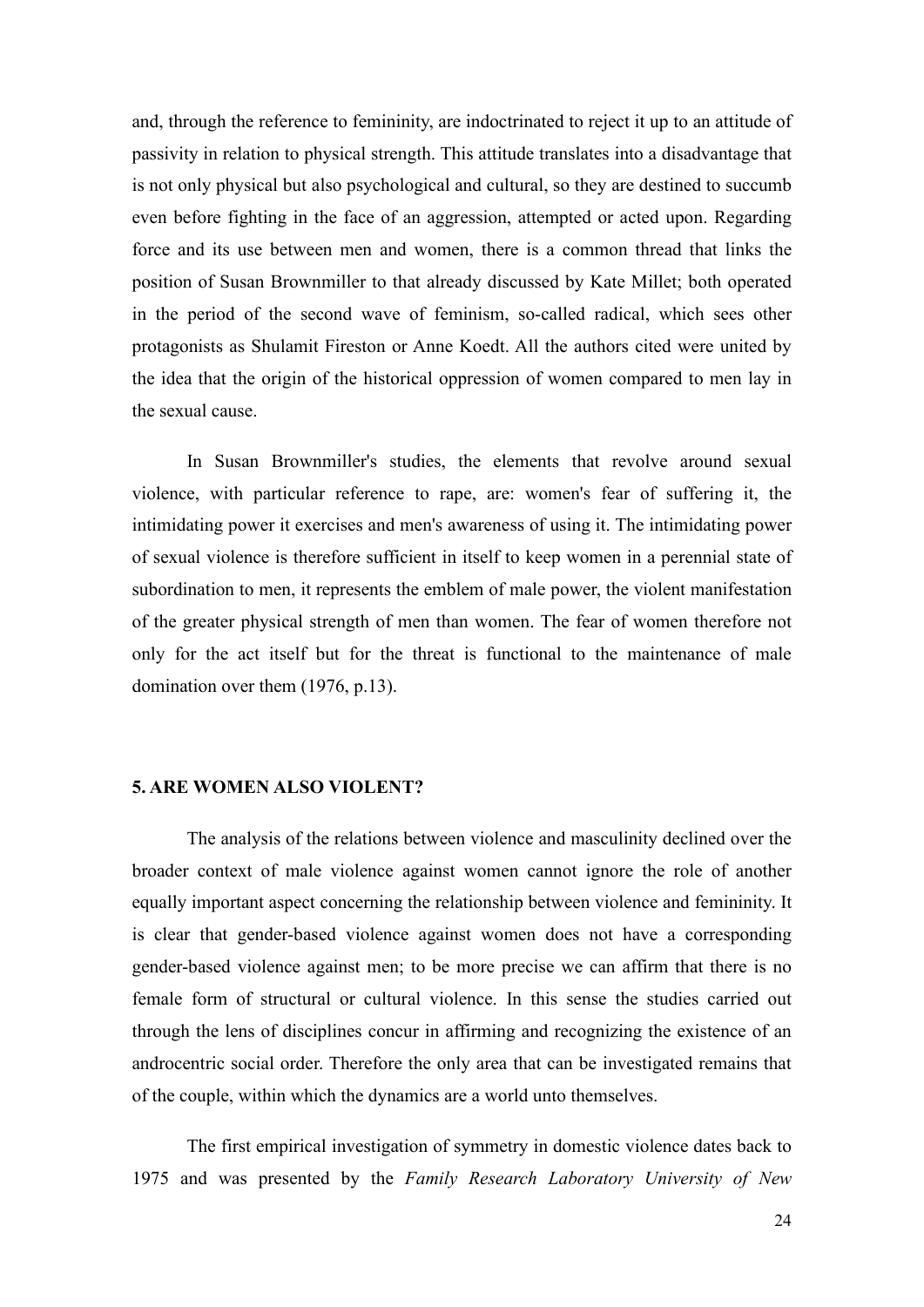*Hampshire* by Murrey Straus and Richard Gelles on a sample of 2143 families. From the analysis of the data it emerged that in the last 12 months 11.6% of men and 12.1% of women had experienced a form of violence by the partner. In 1985, a similar study showed that in the reports examined, violence was exercised by men in 25.9% of the sample, by women in 25.5%, and in 48.6% of cases it was bidirectional.

*"Le donne che maltrattano gli uomini esistono, così come esistono donne che si impossessano della vita dei figli, privandoli della libertà di autodeterminazione. Anche questa è una forma di maltrattamento psicologico ed è tipicamente agita dalle donne*" (Bonsangue, 2015, p. 66). The preceding sentence is contained in the book written by the psychologist and psychotherapist Monica Bonsangue (2015) regarding the psychological violence in the couple; she argues (2015, pp.65-66) that if we were to stick to the statistics we would have to conclude that maltreatment is practiced more by men than by women; in fact if we consider only feminicide the number of women killed is higher than the opposite phenomenon. However, even without wanting understimate a very serious problem such as violence against women, two aspects must be taken into consideration. The first is that the violence of women against men is an underevaluated phenomenon since there is little research on this topic and therefore the dimensions are not well known. The second is about the different methods implemented by abusive women and men, while men use strategies that in the long run wear down the victim, creating a malaise that is often visible to people close to her, in some cases even killing her and thus jumping to the news, women use less tiring and less visible strategies, as if to say that they are smarter (p.67). For the foregoing, the author believes that it would be more correct to speak of violence in a broad sense and not of gender-based violence.

Barbara Benedettelli (2017), essayist, columnist and activist for the rights of victims of all forms of violence, while recognizing that women are the predominant category of victims, highlights the existence of the reciprocity of violence in couples. She supports her arguments through the exposition of news facts, academic and nonacademic studies, surveys and statistics. From the very first pages of her book, she invites us to reflect on data concerning the numbers of abused men in couples and, at the same time, underlining their scarce disclosure. To give an axample, the 2006 *ISTAT* survey on *"Violenza e maltrattamenti contro le donne dentro e fuori dalla famiglia "* shows that the share of men who are mostly violent with partners is 30% among those who have witnessed violence in the family of origin 34.8% were those who suffered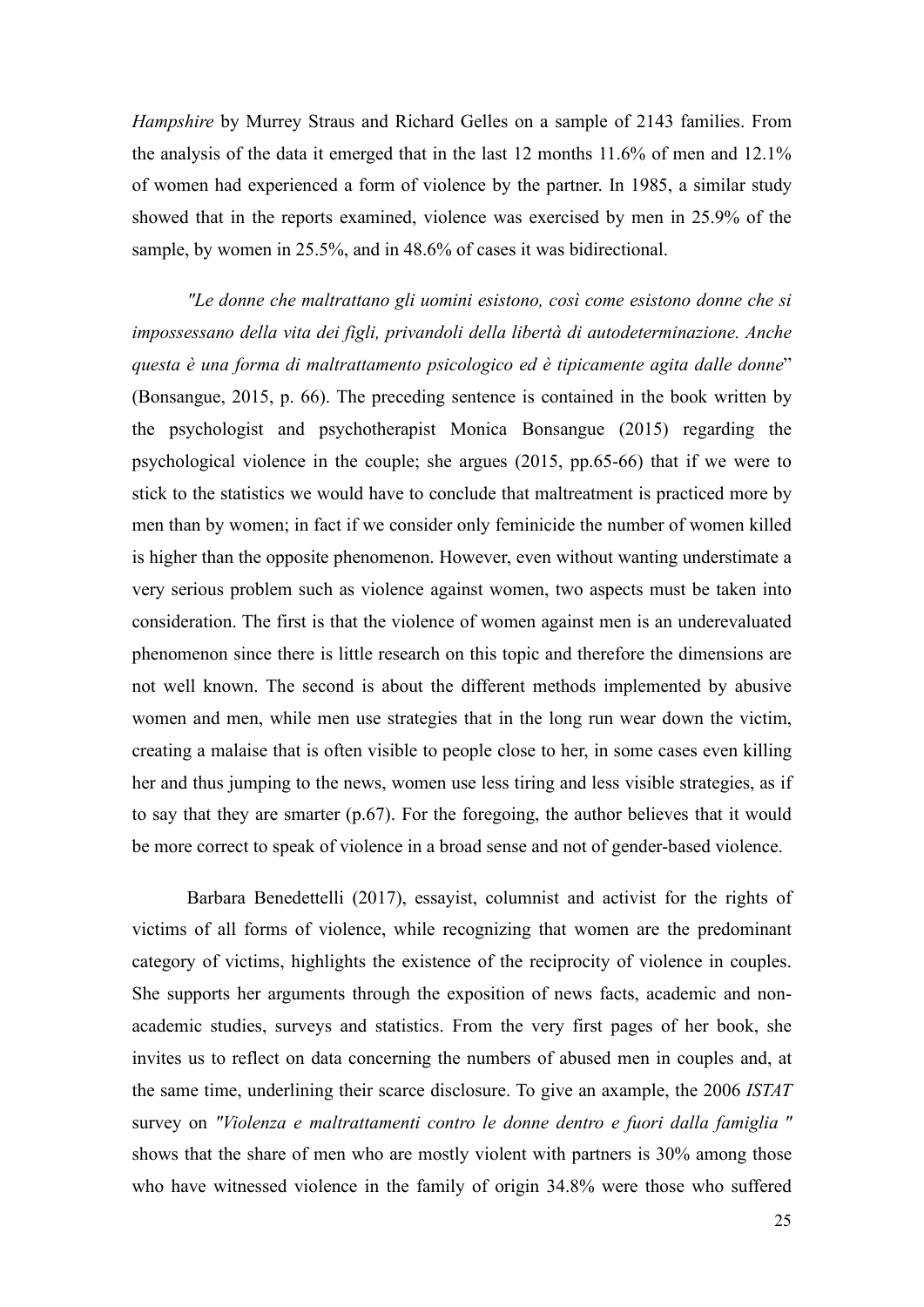from their father while 42.4% those who suffered it from their mother; or the *3rd III Eures Report* on the " *caratteristiche, dinamiche e profili di rischio del femminicidio in Italia* " in 2015, in which, from the voluntary homicides in the family context analysis referred to the five-year period 2010-2014, derives that, by a total of 923 homicide victims, 578 werw females and 345 males. According to the author, there is no doubt that women are also capable of violent behavior towards men, both physically and psychologically and denying this fact means helping to set the gender stereotypes typical of a declining patriarchy (that sees strong men, virile and executioners and inferior women, helpless and victims) in stone. Furthermore, circumscribing the use of violence by women to the self defence cases only means inexorably to classify the woman in the category of "victim" always. The facts - according to the author - show that today in the West and Civilized countries - we can no longer speak of patriarchy but, if anything, of a hard core of men and women still anchored to the customs and social practices of the past. The existence of an exchange between male and female roles in undeniable both in the public and private spheres and this symmetry, to be read as a progress for women, is negatively reflected in the couple violence that is characterized by a bidirectional movement that leads the author to consider the introduction of the "Maschicide" neologism.

By reading the practical cases presented by Barbara Benedettelli (2017, pos.1123), the existence of a prejudice, more or less common to a large part of individuals, clearly emerges, namely that women, as they are less strong than men, cannot act violently against them. This statement is true if we consider that less physical strength can lead to the failure of, for example, an attempted murder; but it is only a prejudice if we consider that physical disadvantage does not prevent women from attacking partners. The recognition of the existence of reciprocical violence in emotional relationships testifies that if patriarchy, or at least what remains of it in evolved societies, is the reason that pushes men to violence, the same cannot be true for women. For women, probably the weight of relational dysfunction is equal to the social and cultural conditionings of gender (obviously excluding psychopathological factors that apply to both sexes). It is not secondary that men are reluctant to report the mistreatment suffered by their partners for fear of being laughed at and/or not believed, with the result that this part of domestic violence remains hidden away.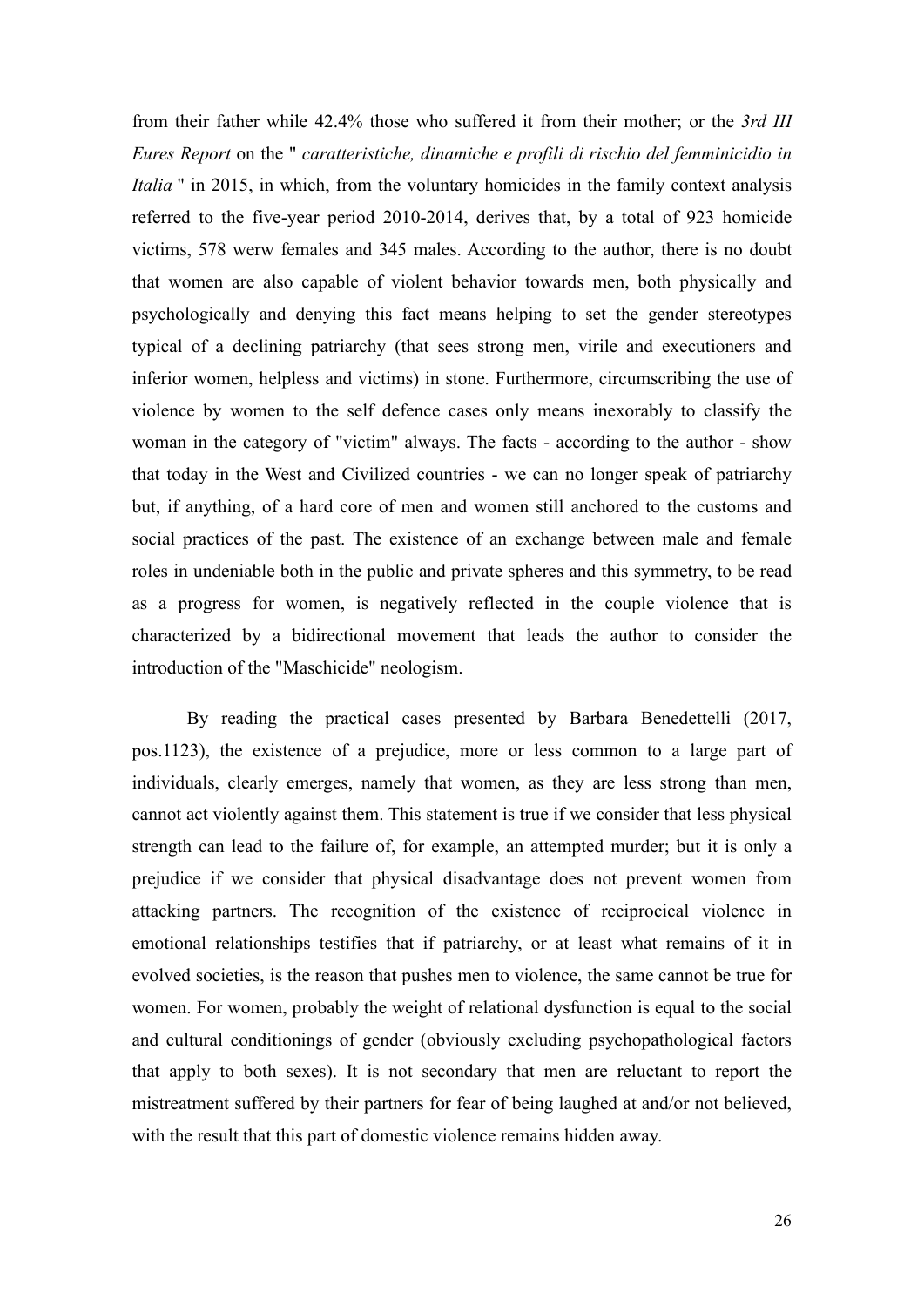As Philip Cook (2009) states in his book on men abused by women within couples, studies on the reciprocity of violence arouse much controversy, and he himself acknowledges that research of this type often triggers resistance. Neverthless clarifying that domestic violence is acted by both men and women and that'is wrong in any case is very important, but if we ignore one type of violence implicitly we argue that it must be ignored and therefore other types of violence will become more acceptable (Cook, 2009, pos.38). Cook's analysis of US police reports reveals interesting data, for example: abused men are less likely than women to prosecute once the police have been notified and the immediate need for action is diminished (2009, pos.99); they have 11% less chance of reporting any violent crime where they are victims (and all this can contribute to the underestimate of the phenomenon); in the last 10 years the rate of women arrested has increased, passing from an average rate of 6% to 20% in the considered period (2009, pos.107).

This paragraph intentionally ends with a reference to the Istanbul Convention which defines domestic violence separately from the concept of violence against women, precisely because it recognizes that it is an autonomous and very specific phenomenon. Article 3 letter b) states:

*domestic violence" shall mean all acts of physical, sexual, psychological or economic violence that occur within the family or domestic unit or between former or current spouses or partners, whether or not the perpetrator shares or has shared the same residence with the victim*

The definition can be considered open, since domestic violence is identified as violence that occurs within interpersonal relationships, concluded or ongoing, within the family, regardless of whether or not they share the same residence and the gender of the victim and that affects not only women, but also men, the elderly and children.

#### **6. CONCLUSIONS**

The point of arrival of this brief analysis on the relationship between violence and masculinity leads to believe that, potentially, violence is a manifestation within the reach of all human beings, both men and women, to the extent that the capacity for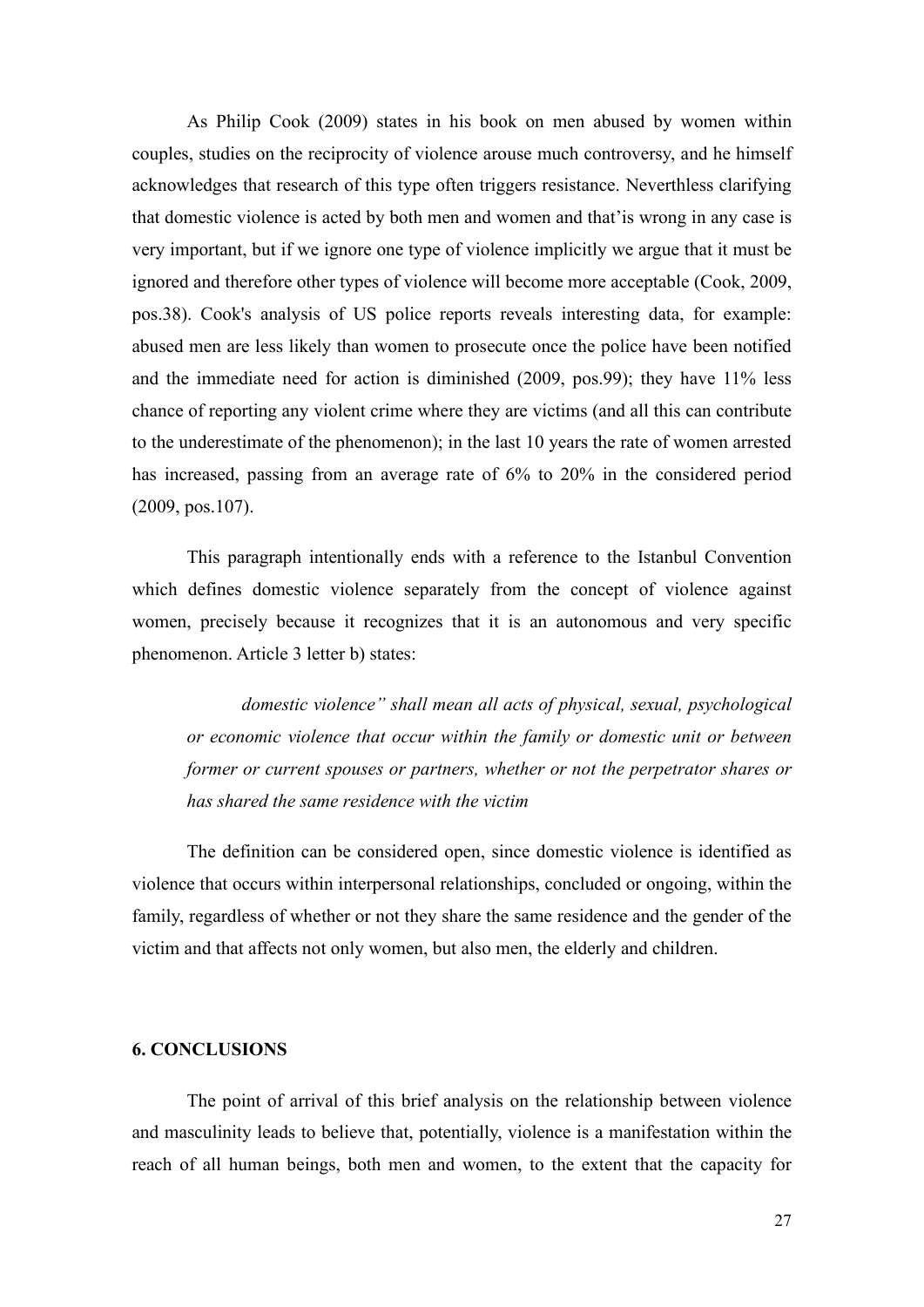physical aggression is an integral part of the anthropological and instinctual baggage of human beings, although not part of a vital process such as hunger or thirst, but a consequence of human relationships. The *stimuli* to which both respond through the use of violence are different and depend on time, space, culture, and social context. The variables that interact are many, so an universal thesis, explaining the dynamics of violence cannot be elaborated as widely argued by Eibach. However, over time the cult of force and violence has been fueled by cultural and social conditioning that have helped create gender stereotypes by providing standardized models of masculinity and associating it with the use of force that has been definitively cleared through customs.

Men were asked to be virile, courageous, strong, determined, and honor was recognized as a value to be defended even at the cost of one's life as it happened in duels. Men were allowed to use physical force and therefore also violence to maintain or confirm their male status. Synthesizing with the words of the philosopher James Hillman, " *le differenze tra mascolinità sociale e mascolinità sessuale rimangono confuse e le nostre idee sull'Io si sono cristallizate in clichè dogmatici*" (Hillman, 1989 p.31).

The same standards required women to adhere to the myth of femininity which dictated delicacy, kindness and meekness. Culture, traditions, beliefs have encouraged men to resort to force, while it has discouraged women with the consequence that men have become more fearsome, women more defenseless, but not totally extraneous to the phenomenon of violence.

Both sexes have the ability to act violently, overcoming the barriers that contain aggression, a notable difference however lies in the different physical force they have which can make male aggression more lethal than female aggression can be. There is no doubt that women are less strong than men, except in rare cases that do not constitute the rule, so what over time has guaranteed and kept women in an almost perennial state of subjection under male domination, may have been the greater physical strength of men and the fear of women of not being able to respond adequately. Within this context it is possible to explain the origin of the unequal power relations between the sexes that led to the affirmation of male domination that has imposed itself through the exercise of almost absolute power over lives, body and relationships social networks of women. This thesis is corroborated by the observation that the first feminist movements began to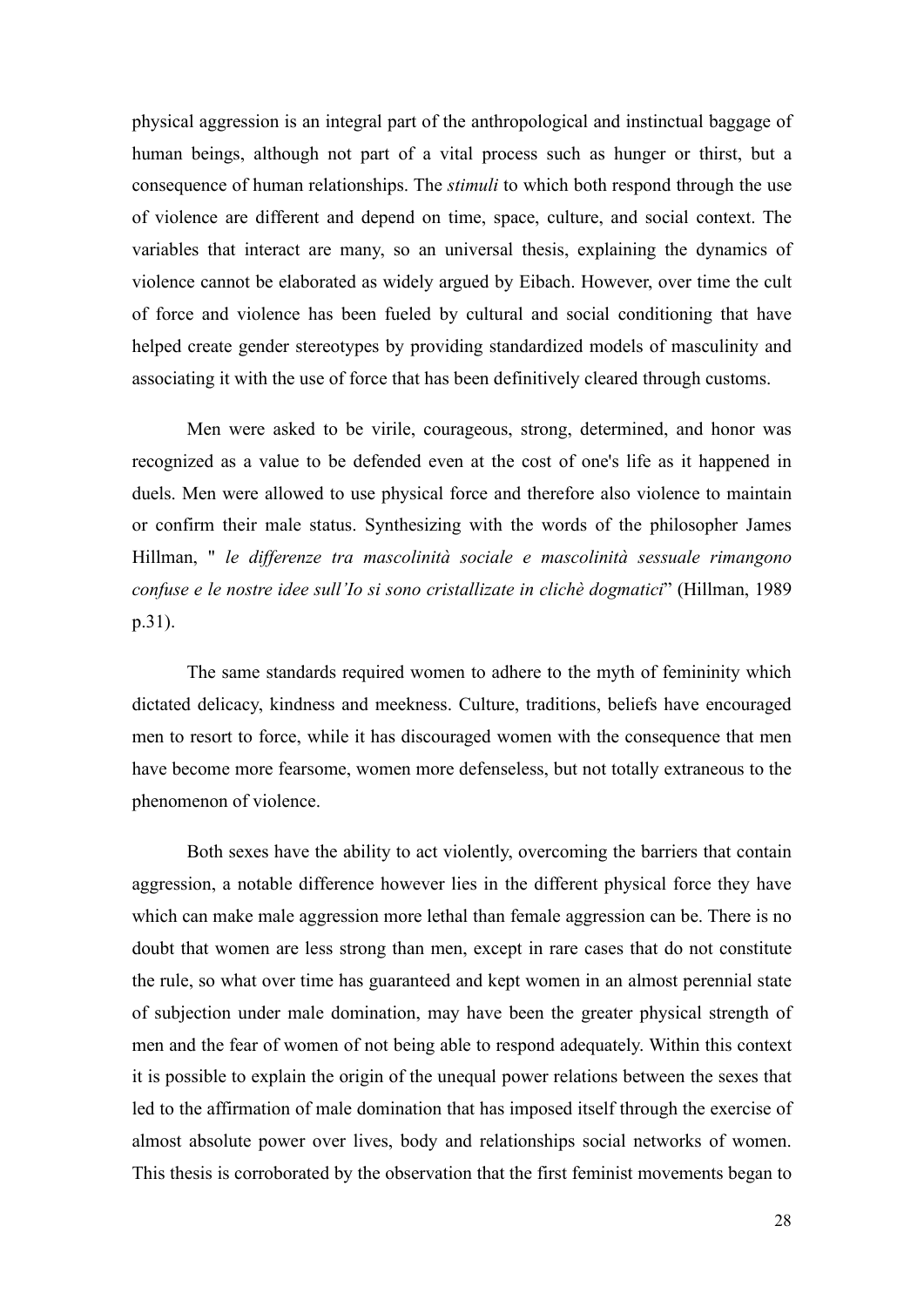claim rights and freedoms around the eighteenth century, almost concurrently with the birth of the Enlightenment. This could have depended on the establishment of conditions more favorable to the demands of women which depended on two factors mainly. On the one hand, the greater awareness that men and women acquired thanks to the recognition and enhancement of science, criticism, reason, removing superstitions and ignorance, on the other hand, from the rise of a society that as a whole was softening, both because force was gradually becoming the prerogative of the state, and because violence began to disappear from the streets.

The fact that violence, the use of force and therefore aggression are considered a trait of the human being, do not give up hope to achieve the goal set by the Istanbul Convention to create an "*Europe free from violence against women and domestic violence*" (§16). The Convention is proactive in this, it does not only dispense declarations of principle, but also identifies remedies. Among these, which are not a few, art. 14 "*education*", located within Chapter III "Prevention", dedicates a short but significant passage to the need to promote the principle of the peaceful solution of interpersonal conflicts using the following expression: "*non-violent conflict resolution in interpersonal relationships*". Particular attention has been paid to this principle by Leela Gandhi in her *Lectio Magistralis*, in which she says "*people can be forced not to be violent, but they cannot be forced to be non-violent"* (2016, pos. 164)*.*

The recognition of the principle of non-violence within the document is a revolutionary fact, as Gandhi herself points out. It is a matter of cultivating and amplifying the vocation of men and women to the peaceful resolution of conflicts, learning to contain all forms of manifestation of violence. It is not just a declaration of intent, in reality, as we mean it in this work, but it is a matter of retracing a path that humanity has already traced over time, when it abandoned violence as the main mean of solution of unfriendly relations, making them an exclusive instrument of the monopoly of the state. The dominant view within historiography is that in Europe, the rates of interpersonal violence have fallen significantly over the past seven centuries (Mc Mahon, Eibach, Roth, 2013, p 7). The eighteenth century is the decisive period, for some the real turning point with respect to the radical change in social and practical perceptions of private violence, including the phenomenon of violence against women, for others a historical moment of confrontation (Feci, Schettini, 2018, pos.454-455). The influence of the Enlightenment movement cannot be denied.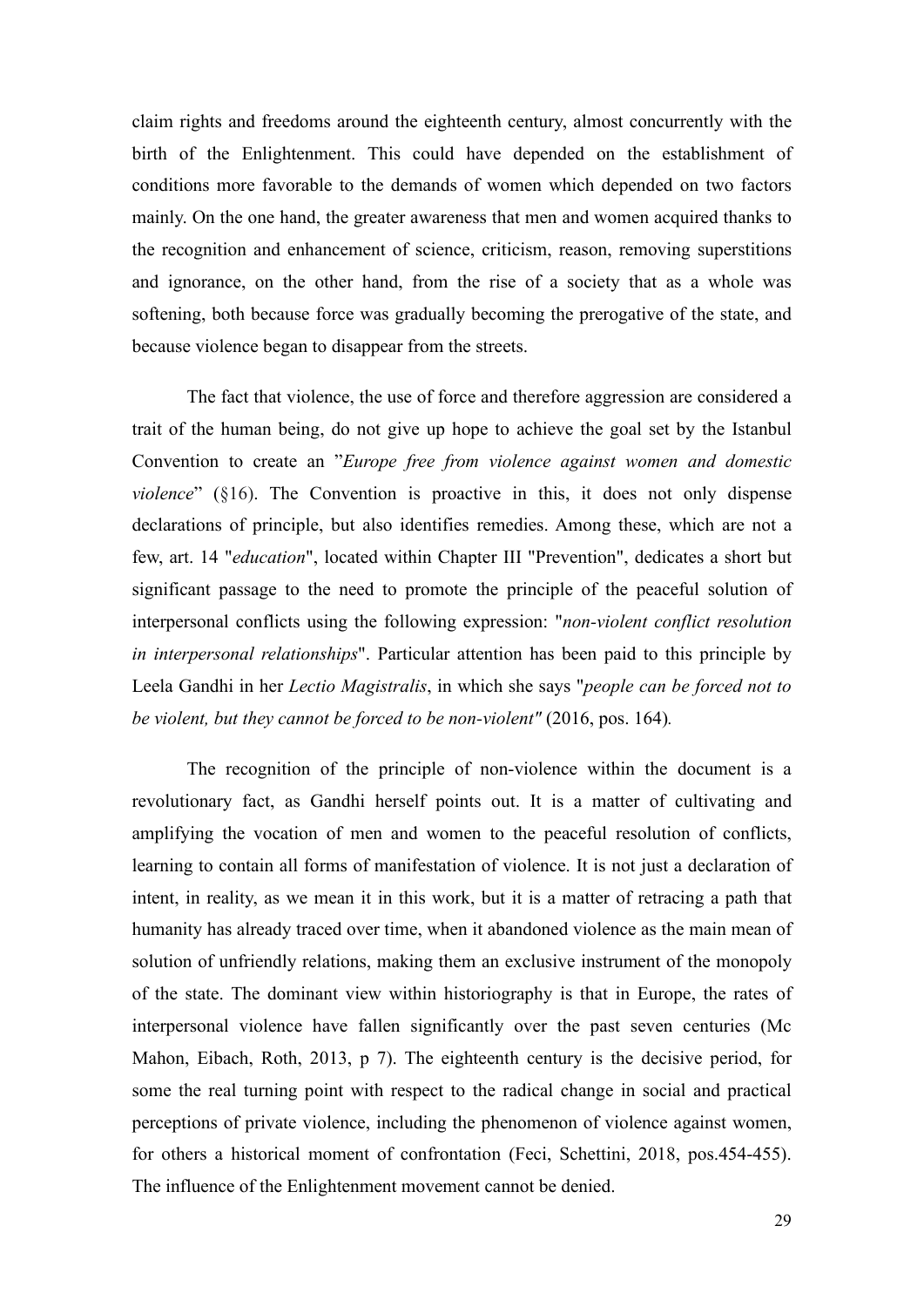The civilization and modernization process that characterized the history of the West in general and Europe in particular, also took place through the control of induced or acquired individual violence, and it was marked by some decisive evolutionary steps. The society, as a whole, has become more refined, has acquired particular social traits which, together with the economic development and culture that was increasingly considered a value, has become incompatible with the expression of violence and aggression even towards the women who belonged to the family core. The nascent figure of the *gentleman* embodies precisely this evolution. On the one hand, a greater sense of social disapproval of physical abuse by husbands of wives has developed and, on the other, conducts perceived socially as violent have flourished. Violence as a physical and verbal manifestation slowly became a practice of expression of the less well-off social classes, especially in the nineteenth century where violent practices in interpersonal relationships represent a tool of expression typical of the lower classes (Feci, Schettini, 2018, pos.483). Other elements have allowed this evolution such as the transition from combined marriage to emotional marriage outlining new family ideals and fulfillment in the sentimental field and questioning patriarchal authoritarianism. This glimpse of historiography could be explained by the theory of the civilization process supported by Norbert Elias (Elias, 2000); however there are many other theories that attempt to clarify the decline, defined by some as apparent, of violence in social practices over the centuries. Steven Pinker, for example, attributes the phenomenon to the erosion of family, tribe, tradition, and religion by forces of individualism, cosmopolitanism, reason, and science (Pinker, 2011). The rise of individualism has eroded the primacy of the community, the importance of which in the legitimate exercise of violence once again is intended to be emphasized.

In terms of peace-building and peace-keeping, the theoretical and practical contributions provided by women are truly numerous, thanks to the close relationship that has been consolidated over time between feminism and pacifism, born mainly in the period between the two great wars and continued until nowadays, where peace studies of Canadian and US origin thrive. In that difficult historical period, women organized themselves into associations and movements and their thinking is testified by articles and letters published in newspapers and magazines, as well as by conferences. Unfortunately there are not many organic works due to their propensity for activism which mainly expressed the criticism of the dominant values of politics and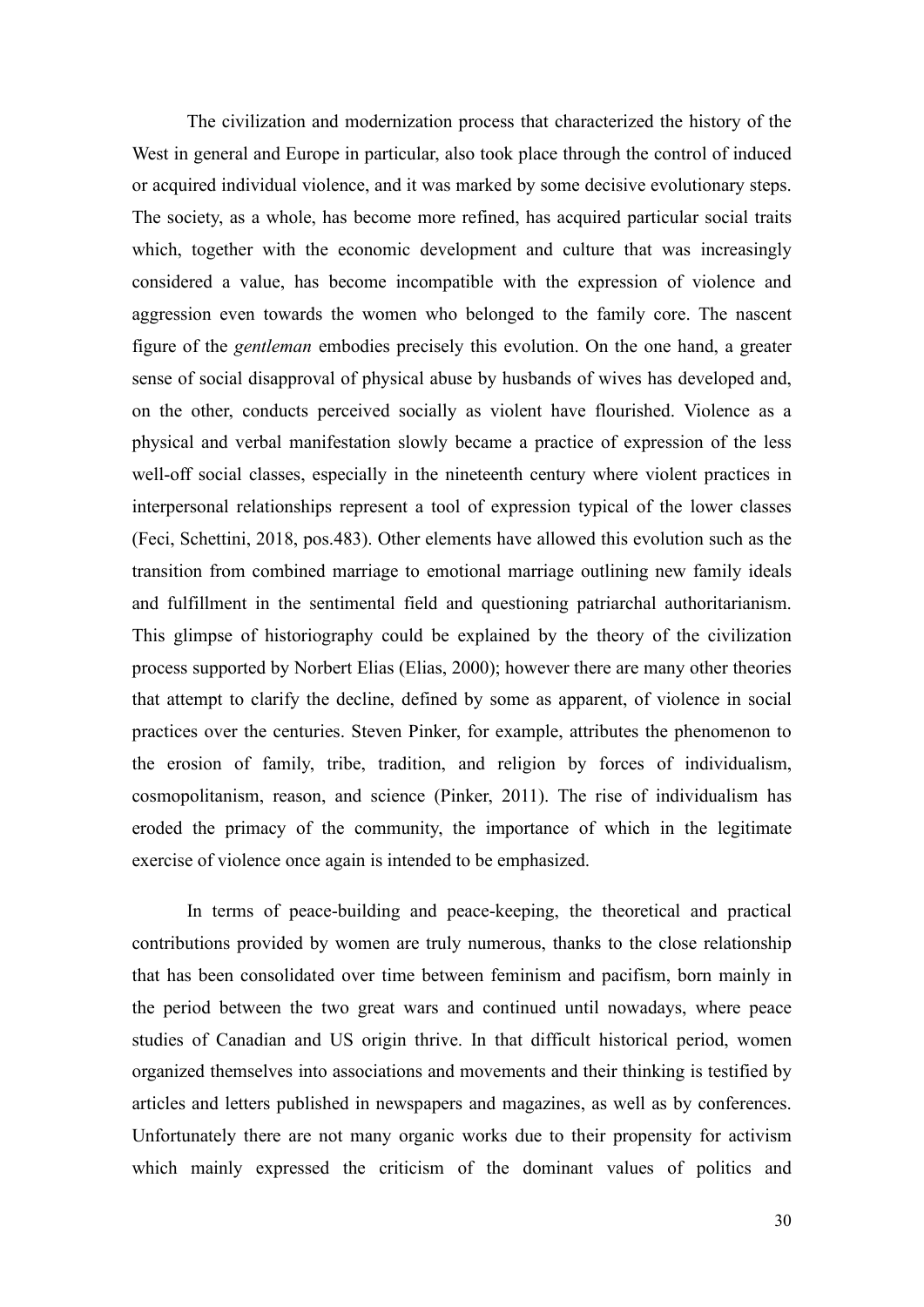international relations and for this they also suffered forms of repression (Bianchi, 2015, pp. 9-46).

In the early twentieth century, pacifist feminism was mainly anti-militarist, it opposed the propaganda that the bourgeoisie made of war as a necessary tool to defend the homeland and the high ideals of the nation, arguing that in reality it was used to protect class privileges and imperialist ambitions (Musiani, 2015, pp. 47-60). An expression of this trend was Baroness Bertha von Suttner - Nobel Peace Prize winner in 1905 - who was critical of the exponential growth of armaments and technological advances aimed solely at war purposes. In her best known novel (2013), she points the finger at the feeling of admiration for war that is instilled in the minds of young people through the way of telling the story, in manuals and texts for school use and where the feats of arms were defined as heroic. One of the main themes of the pacifist feminists of the time was the education that should have supported the pacifist cause.

Pacifism, intended as a non-violent solution to conflicts, has gone through moments of oblivion characterized mostly by historiographical gaps. This may have been partly due to the traditional idea that considers war positively and attributes specific connotations to it, while peace negatively simply indicates the absence of war, as the philosopher Norberto Bobbio explains in his "*L'idea della pace e il pacifismo* (1975). Pacifist feminism - which has its own precise theoretical, practical and historical identity therefore does not simply correspond to the adhesion of feminism to pacifism has mainly acted on two fronts, the sensitization of public opinion and the pressure on the representatives of the institutions, favoring the plan of international relations.

After the Second World War, the contribution of the feminism of difference to the construction of a culture of peace becomes relevant, provided through the proposal of an alternative socio-political model based on cooperation and responsibility. This approach, less interventionist and more reflective than the one seen previously, supports the differences between men and women and the idea of the identity construction of the individual placed in a collective. It aims to overcome the limits imposed by the masculine, underlining the importance of addressing the multiple reasons for dissent through dialogue, understanding and reconciliation and discussing how any kind of conflict exacerbates the diversity of the social fabric.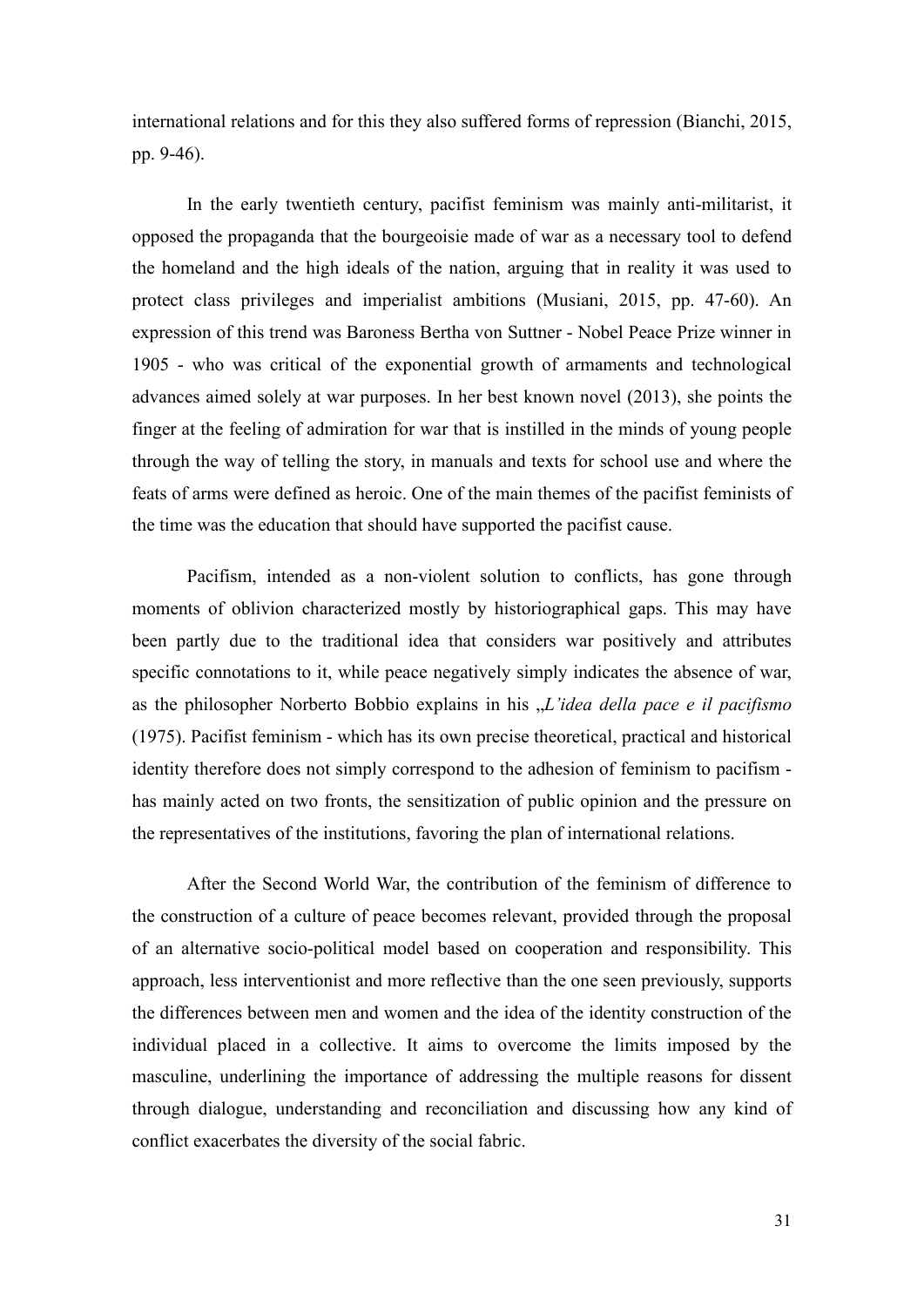### **REFERENCES**

- AÑÓN ROIG, M.J. y [MERINO-SANCHO, V.](https://dialnet.unirioja.es/servlet/autor?codigo=3480641) (2019). "El concepto de violencia de género en el ordenamiento jurídico español: balance crítico y propuestas de un concepto holista e integral" , *Ars Iuris Salmanticensis*, vol.7(1), pp.67-95.
- ARENDT, H. (2017). *Sulla violenza.* Parma: Guanda.
- BENEDETTELLI, B. (2017). *50 sfumature di violenza. Femminicidio e maschicidio in Italia*. Milano: Cairo Publishing S.r.l. Ed. Kindle.
- BIANCHI, B. (2015). "Il militarismo, la maternità, la pace: Voci dal femminismo italiano (1868-1918)". In P. Filippi (ed.), *Parlare di pace in tempo di guerra: Bertha von Suttner e altre voci dal pacifismo europeo* (pp. 9-46). Rovereto: Accademia Roveretana degli Agiati: Ed. Osiride.
- BOBBIO, N. (1975). "L'idea della pace e il pacifismo", *Il Politico*, 40(2), pp.197-219. Accessed 20/09/2020 from: http://www.jstor.org/stable/43207901.
- BONSANGUE, M. (2015). *La violenza psicologica nella coppia. Cosa c'è prima di un femminicidio?* Cesena: Invictus Editore, Ed. Kindle.
- BOURDIEU, P. (2020). *Il dominio maschile.* Milano: Universale Economica Feltrinelli.
- BROWNMILLER, S. (1976). *Contro la nostra volontà. Uomini, donne e violenza sessuale.* Milano: Bompiani.
- BUTLER, J. (1999). *Gender trouble, Feminism and the Subversion of Identity.* New York: Routledge.
- CAPPA, C. (2013). "Glosse femminili alla violenza. Il Saggio sulla violenza di Hannah Arendt e il travaglio della cultura europea: implicazioni educative", *Rivista Scuola IaD*, n°7/8. Accessed 14/06/2019 from: http://rivista.scuolaiad.it/n0708- 2013/glosse-femminili-alla-violenza-il-saggio-sulla-violenza-di-hannah-arendt-eil-travaglio-della-cultura-europea-implicazioni-educative.
- COOK, P.W. (2009). *Abused men: the hidden side of domestic violence.* United States of America: Praeger Publishers, ed. Kindle.
- COUNCIL OF EUROPE (2011). *Explanatory Report to the Convention on Preventing and Combating Violence against Women and Domestic Violence,* Istanbul.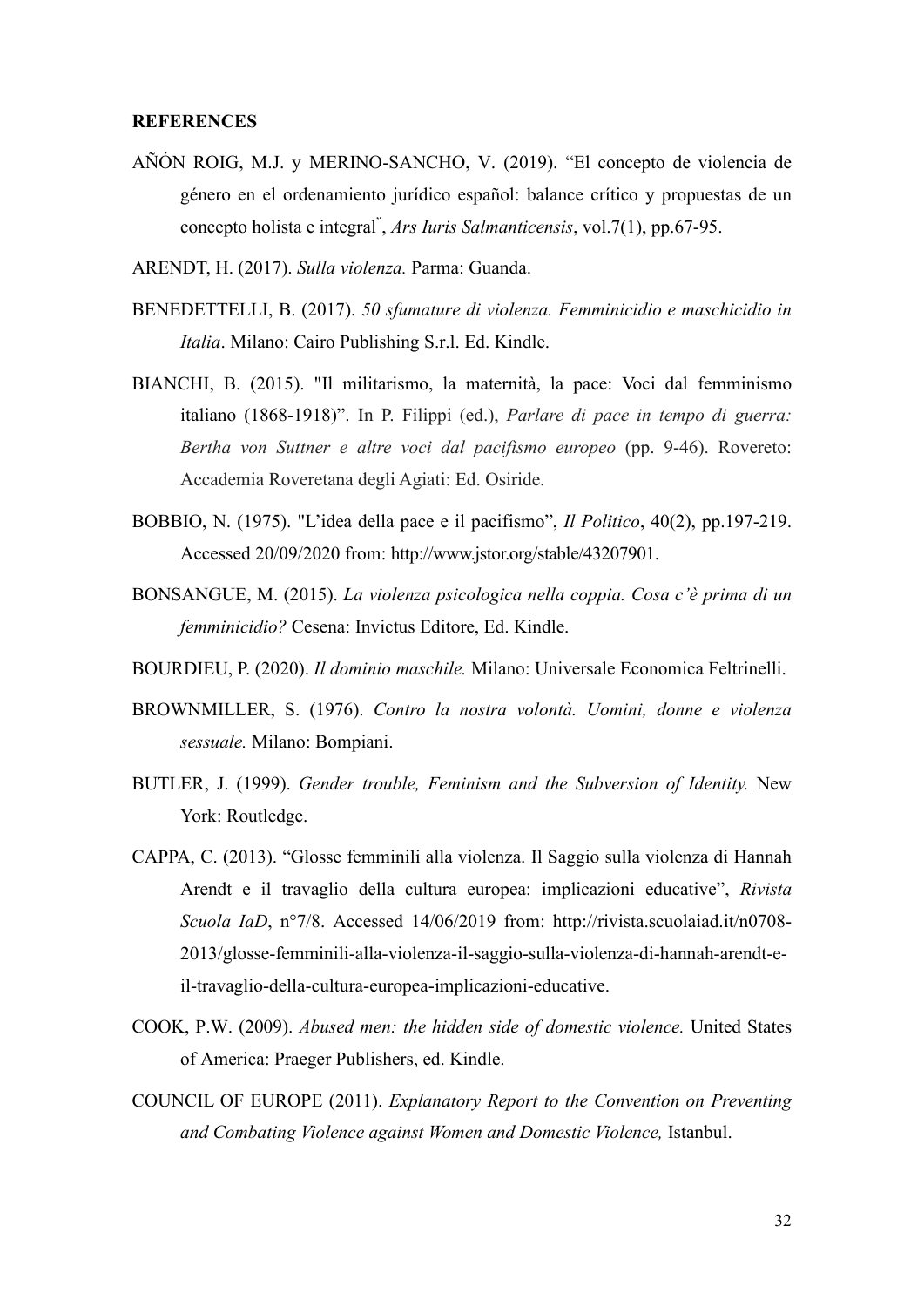- COUNCIL OF EUROPE (2014). *Preventing Violence Against Women: Article 12 of The Istanbul Convention*, series: A Collection of Papers on The Council of Europe Convention On Preventing And Combating Violence Against Women And Domestic Violence. Strasburgo: COE.
- CROCE, B. (1938). *La storia come pensiero e come azione.* Napoli: Bibliopolis.
- DE BEAUVOIR, S. (2012). *Il Secondo Sesso*, [trad. it. R. Cantini and M. Andreose.](https://it.wikipedia.org/wiki/Gallimard)  [Milano: Il Saggiatore.](https://it.wikipedia.org/wiki/Gallimard)
- DE VIDO, S. (2016). *Donne, violenza e diritto internazionale, La Convenzione di Istanbul del Consiglio d'Europa del 2011.* Milano: Mimesis Edizioni.
- DI PINTO, S. (2014). ""Amore per forza" e diritto penale: dalla violenza carnale alla violenza sessuale", Osservatorio penale.it*.* Accessed 01/04/2020 from: [https://www.osservatoriopenale.it/wp](https://www.osservatoriopenale.it/wp-content/uploads/2014/03/DI_PINTO_1_204.pdf)[content/uploads/2014/03/DI\\_PINTO\\_1\\_204.pdf.](https://www.osservatoriopenale.it/wp-content/uploads/2014/03/DI_PINTO_1_204.pdf)
- EIBACH, J. (2016). "Violence and Masculinity". In P. Knepper, A. Johansen (Eds.), *The Oxford Handbook of the History of Crime and Criminal Justice* (pp.229-249). Oxford: Oxford University Press.
- ELIAS, N. (2000). *The civilizing process: Sociogenetic and Psychogenetic Investigations*. Oxford: Blackwell Publishing.
- FECI, S. y SCHETTINI, L. (2018). "Storia e uso pubblico della violenza contro le donne". In S. Feci, L. Schettini (eds.), *La violenza contro le donne nella storia. Contesti, linguaggi, politiche del diritto (secoli XV-XXI)* (pos. 85-982). Roma: Viella s.r.l. Ed. Kindle.
- GALTUNG, J. (2003). *Paz por medios pacíficos. Paz y conflicto, desarrollo y civilización* (Trad. Teresa Toda). Bilbao: Bakeaz.
- GANDHI, L. (2016). "Lectio Magistralis". In Delegazione italiana presso il Consiglio d'Europa (eds.), *Libere dalla paura, libere dalla violenza, Studi sulla Convenzione di Istanbul* (pos. 158-287). Roma: Camera dei deputati Segreteria Generale – Ufficio pubblicazioni e relazioni con il pubblico. Ed Kindle.
- GOWING, L. (1996). *Domestic Dangers: Women, Words, and Sex in Early Modern London*. Oxford: Clarendon.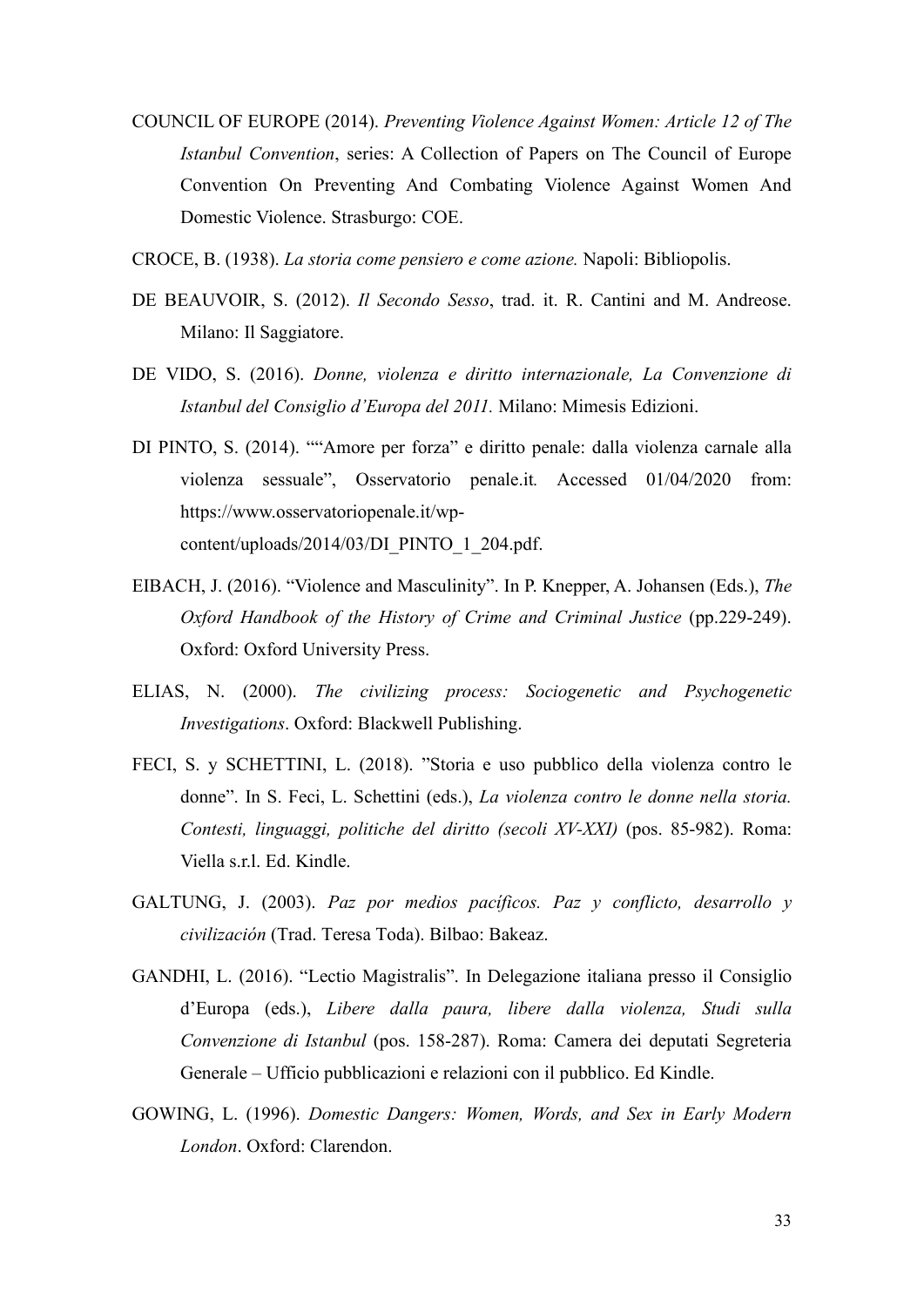- HILLMAN, J. (1989). *Anima. Anatomia di una nozione personificata.* Trad. it. di A. Bottini. Milano: Adelphi.
- LOETZ, F. (2012). *Sexualisierte Gewalt 1500-1850. Plädoyer für eine historische Gewaltforschung.* Frankfurt, Germany: Campus.
- MACKINNON, C. (1994). *"*Crimini di guerra, crimini di pace*".* In S. Shute, S. Harley (eds.), *I diritti umani. Oxford Amnesty Lectures* (pp.98-127). Milano: Garzanti.
- MAGALLÓN, C. (2005). "Epistemología y Violencia. Aproximación a una visión integral sobre la violencia hacia las mujeres", *Feminismo/s*, n.6, pp.33-47.
- MANTIONI, S. (2018). "Homo mulieri lupus. Susan Brownmiller e la demistificazione della « cultura solidale con lo stupro»". In S. Feci, L. Schettini, (eds.), *La violenza contro le donne nella storia: contesti, linguaggi, politiche del diritto (secoli XV-XXI)* (pos 3426-3737). Roma: Viella s.r.l. ed. Kindle.
- Mc MAHON R., EIBACH J. et ROTH R. (2013). "Making sense of violence? Reflections on the History of Interpersonal Violence in Europe", *Crime, Histoire & Sociétés/Crime, History & Societies*, 17(2), pp.5-26. Accessed 20/04/2020 from: https://journals.openedition.org/chs/1423.
- MILLETT, K. (1971). *Sexual Politics.* London: Granada Publishing Ltd.
- MUSIANI, E. (2015). ["Le donne per la pace. L'esempio di Bertha von Suttner"](https://cris.unibo.it/handle/11585/596762). In P. Filippi (ed.), *Parlare di pace in tempo di guerra. Bertha von Suttner e altre voci del pacifismo europeo* (pp. 47-60). Rovereto: Accademia Roveretana degli Agiati: Ed. Osiride.
- NELSON, R. y BRIAN T. (2007). "Neural Mechanisms of Aggression", *Nature Reviews Neuroscience,* 8(7), pp.536–546.
- ODDONE, C. (2016). "Voci maschili tra resistenza e cambiamento studiare gli uomini per prevenire e curare la violenza contro le donne". In Delegazione italiana presso il Consiglio d'Europa (eds.), *Libere dalla paura libere dalla violenza. Studi sulla Convenzione di Istanbul* (pos.1120-2118). Roma: Camera dei deputati Segreteria generale-Ufficio pubblicazioni e relazioni con il pubblico, ed. Kindle.
- PEYRETTI, E. (2004). "Distinzione fra forza e violenza. Una confusione voluta. Polizia non è guerra. La forza morale. La forza nonviolenta", PeaceLink telematica per la pace. Accessed 03/12/2020 from: [https://www.peacelink.it/pace/a/3255.html.](https://www.peacelink.it/pace/a/3255.html)